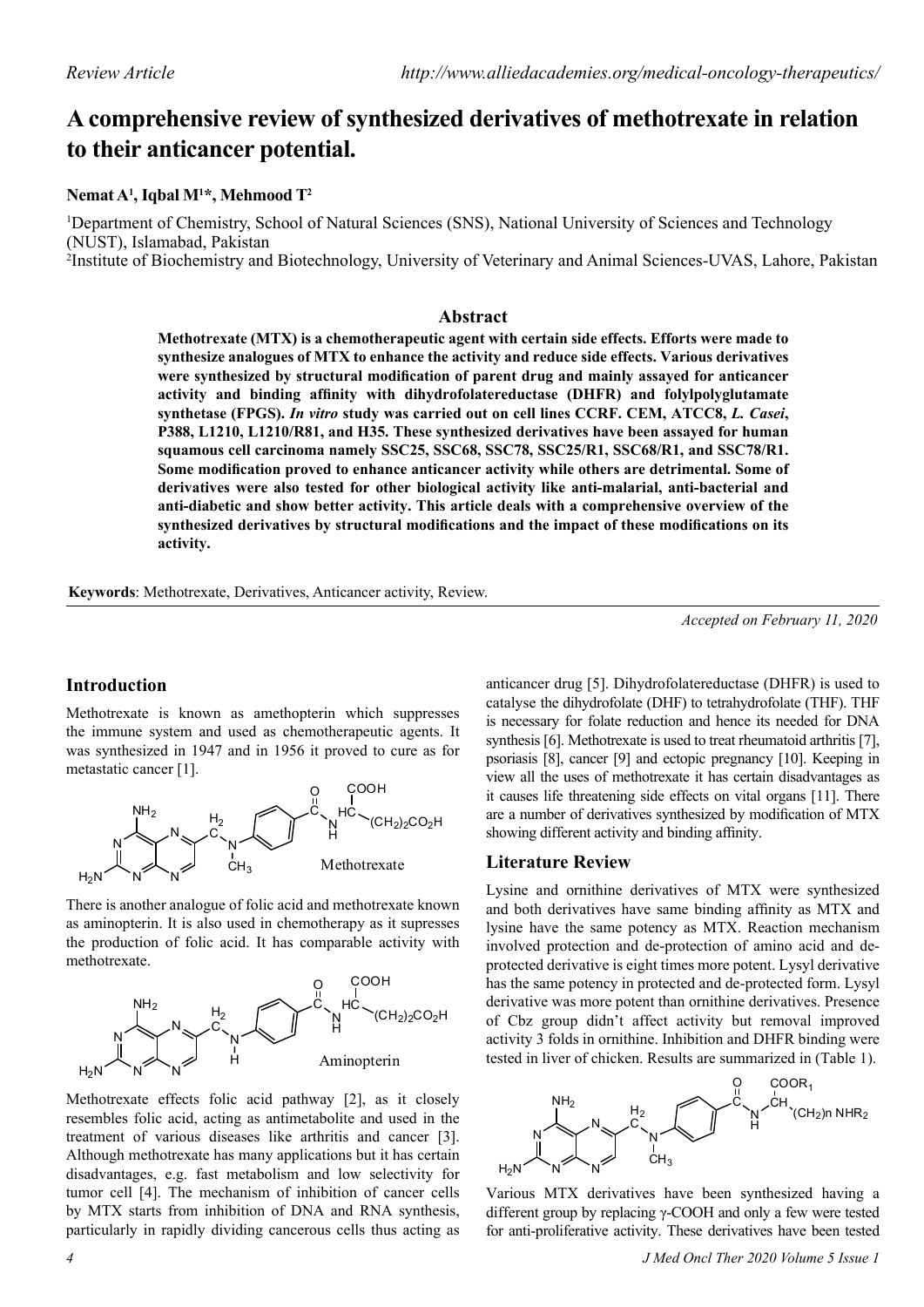*Citation: Nemat A, Iqbal M, Mehmood T. A comprehensive review of synthesized derivatives of methotrexate in relation to their anticancer potential.. J Med Oncl Ther. 2020;5(1):04-20.*

against DHFR, FPGS, L1210 and L1210/R81. Ornithine derivative was found to be more potent against DHFR and FPGS (Table 2).



Various Derivatives of MTX have been synthesized by modification of γ-COOH like MTX-N (idoacetyl) L-lysine, another with Cbz, and NH<sub>2</sub> Group. Bonding Affinity for DHFR tested against L-Casei and L1210. N (idoacetyl) L-lysine shows the best activity for *L. Casei* than MTX, but less activity for L1210. All other derivatives exhibit less activity and possible reason is the presence of charged groups at the end of chain lessens binding affinity results mentioned in (Table 3).



Lysyl derivatives of methotrexate have been synthesized by reaction of  $γ$ -COOH with the amine group of lysine. These derivatives vary due to the number of Lysyl groups attached. It was found that synthesized derivatives show less affinity to DHFR from 2-3 folds as well as decrease in cytotoxic activity by 30-120 folds. Minimum activity was shown by derivative with three Lysyl groups; moreover, an increase in the number of Lysyl derivative does not affect activity. Activity was tested against L1210 and H35 cell line and these showed same result (Table 4).



### MTX: R= OH

1 [MTX (γ-e)-Lys], R= NH<sub>2</sub>CH[(CH<sub>2</sub>)<sub>4</sub>NH] COOH 2 [MTX (γ-e)-(Lys)<sub>2</sub>], R=NH<sub>2</sub>CH[(CH<sub>2</sub>)<sub>4</sub>NH] CONHCH[(CH<sub>2</sub>)<sub>4</sub> NH2 ] COOH

|  | <b>Table 1:</b> Lysine and ornithine derivatives and their $I_{50}$ values [12]. |  |  |  |
|--|----------------------------------------------------------------------------------|--|--|--|
|--|----------------------------------------------------------------------------------|--|--|--|

|                                                          |      |     | $\sim$ $\prime\prime$ |                                           |  |  |
|----------------------------------------------------------|------|-----|-----------------------|-------------------------------------------|--|--|
| Comp                                                     |      |     | n                     | $I_{50}$ × 10 <sup>8</sup> M <sup>a</sup> |  |  |
| 1(MTX)                                                   | н    | н   |                       |                                           |  |  |
|                                                          | t-Bµ | Cbz |                       | 310                                       |  |  |
|                                                          | t-Bµ | Cbz |                       | 95                                        |  |  |
|                                                          | н    | Cbz |                       | 33                                        |  |  |
|                                                          | н    | Cbz |                       | 38                                        |  |  |
|                                                          | н    | н   |                       | 25                                        |  |  |
|                                                          | н    | Н   |                       | 13                                        |  |  |
| a=The enzyme concentration was 18.4 x 10 <sup>-8</sup> M |      |     |                       |                                           |  |  |

| <b>Table 2:</b> Analogues of MTX and their $IC_{s0}$ values [13]. |    |   |                 |                              |                          |             |                        |  |
|-------------------------------------------------------------------|----|---|-----------------|------------------------------|--------------------------|-------------|------------------------|--|
| Comp                                                              | R  | n | x               | DHFR $IC_{\kappa_0}$ $\mu$ M | FPGS Ki µM               | L1210 Ki µM | L1210/R81 $IC_{50}$ µM |  |
| <b>MTX</b>                                                        | Me |   | <b>COOH</b>     | 0.035                        |                          | 0.002       | 220                    |  |
| AMT                                                               | н  |   | <b>COOH</b>     | 0.035                        | $\overline{\phantom{a}}$ | 0.002       | 84                     |  |
| $\overline{2}$                                                    | Me |   | NH <sub>2</sub> | 0.065                        |                          | 0.4         | 220                    |  |
| 3                                                                 | Me |   | NH <sub>2</sub> | 0.16                         | 20.4                     | 1.3         | 86                     |  |
| 4                                                                 | Me |   | NH <sub>2</sub> | 0.12                         | $\overline{\phantom{a}}$ | 2.42        | 290                    |  |
| 5                                                                 | Me |   | NH <sub>2</sub> | 0.18                         | $\overline{\phantom{a}}$ | 0.44        | 405                    |  |
| 6                                                                 | н  |   | NH <sub>2</sub> | 0.072                        | 0.15                     | 1.3         | 32                     |  |

| Table 3: Analogues of MTX and their binding affinity [14]. |  |  |  |  |  |
|------------------------------------------------------------|--|--|--|--|--|
|------------------------------------------------------------|--|--|--|--|--|

| Comp           | $\mathsf{R}$                                                                            | L. casei (ID $_{50}$ <sup>b</sup>                      | L1210 (ID $_{50}$ <sup>b</sup> |
|----------------|-----------------------------------------------------------------------------------------|--------------------------------------------------------|--------------------------------|
| <b>MTX</b>     | NHCHCO <sub>2</sub> H<br>$\rm (CH_2)_4NH_2CO_2H$                                        | 6.2                                                    | 2.7                            |
| 1              | NHCHCO <sub>2</sub> H<br>$\langle$ CH <sub>2</sub> ) <sub>4</sub> NHCOCH <sub>2</sub> I | 4.5                                                    | 31                             |
| $\overline{4}$ | NHCHCO <sub>2</sub> H<br>$\rm (CH_2)_4$ NHCbz                                           | 14                                                     | 11                             |
| 5              | NHCHCO <sub>2</sub> H<br>$\rm (CH_2)_4NH_2$                                             | 23                                                     | 11                             |
|                |                                                                                         | b=Competitive [3H] MTX binding assay affinity for DHFR |                                |

*J Med Oncl Ther 2020 Volume 5 Issue 1 5*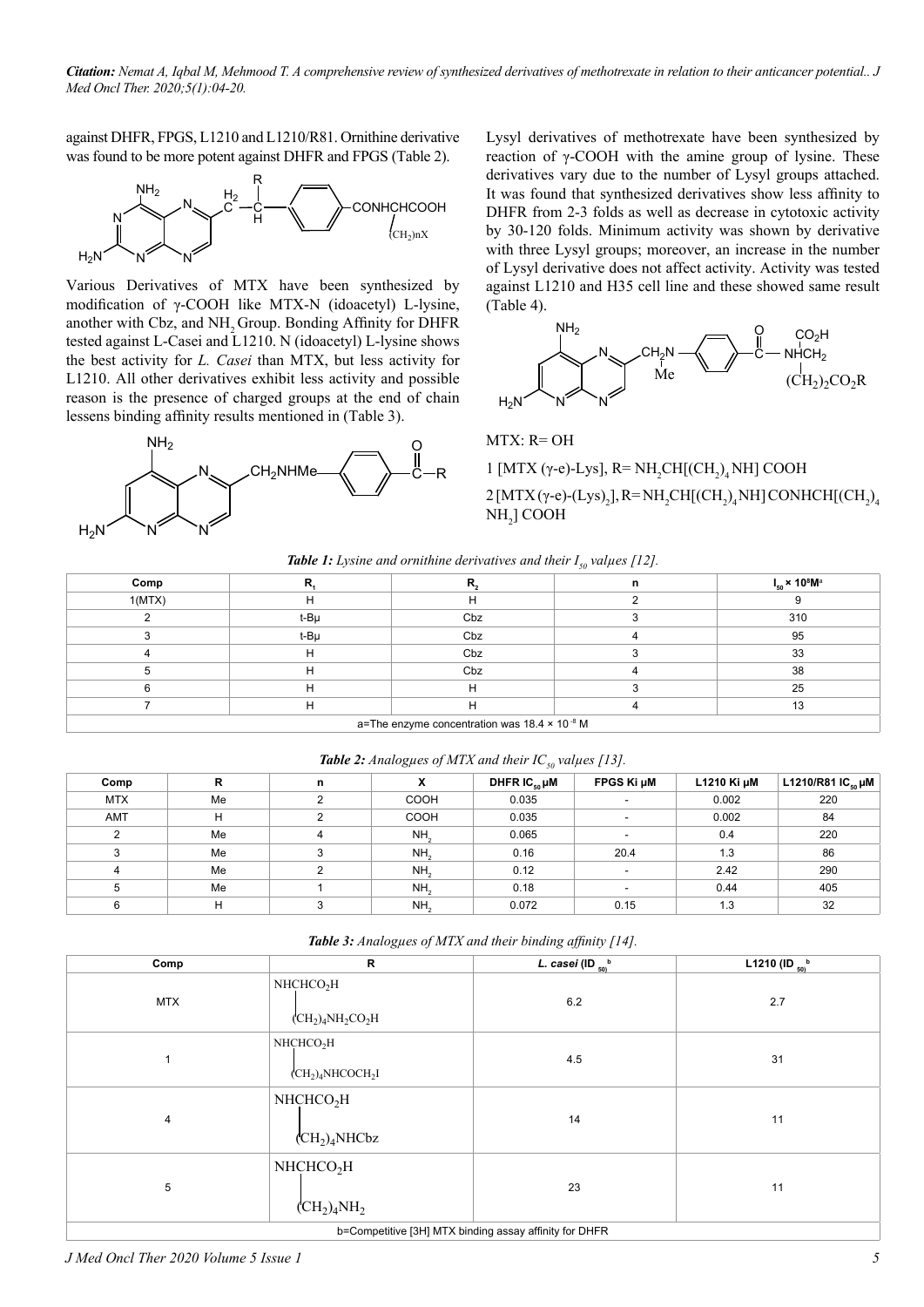#### 3 [MTX (γ-e)-(Lys)<sub>3</sub>],R= ], $R=$  NH<sub>2</sub>CH[(CH<sub>2</sub>)<sub>4</sub>NH]  $\mathrm{CONHCH}[\mathrm{(CH}_2)_4\mathrm{NH}_2]\mathrm{CONHCH}[\mathrm{(CH}_2)_4\mathrm{NH}_2]$



A fluorescent derivative of MTX has been synthesized by the lysine derivative of MTX to dansyl analogue and this analogue show higher activity against DHFR of *L. Casei* [16].

Protected dilysine and trislysine analogues of methotrexate have been synthesized. Two schemes were used to synthesize lysine derivatives. In Scheme (I) the substituted L-glutamyl-L-lysine intermediate **6** was formed stepwise from dilysine, while in the scheme (II) synthesis was done from two N-terminal lysine joined in 6 steps [17].

Shams A. Nadhum et al *2015* synthesized a conjugate of silibinin and MTX in order to enhance efficacy than parent drugs and to minimize their side effects. Scheme of reaction consists of 6 steps in which firstly imine derivative formed. This imine derivative is converted into imine-MTX-cysteine and after 2-3 steps imine conjugate of MTX and silibinin. Imine conjugate hydrolyzed to get conjugate of MTX and silibinin. Anticancer activity was tested against HEP-2 cell lines from human epidermoid larynx carcinoma for 24 hr and 48 hr. General trend shows compound 5 and 6 have a high inhibition rate on high concentration dose and decreased at low concentration. Silibinin shows 33.1 % inhibition MTX-silibinin conjugate shows 41.2% [17].

Andre et al *1984* synthesized a polygultamate derivative bind as well as MTX and leave mammalian cell more slowly. This analogue contained gama- $SO_3H$  instead of COOH and was synthesized in 78% yield. Binding affinity is measure of interaction by which a molecule (protein) binds with drug and in turn potency of drug can be found which actually drugs activity, for anticancer activity cell lines of humane lymphoblastic leukemia cells were used for measuring binding and anticancer efficacy, MTX used as positive control. The binding affinity of analogue was same as of MTX. Three experiments were conducted using same quantity and different doses and it revealed that by increasing frequency increase in molar potency of the drug shown in (Table 5) [18].



γ-Hydrazide, γ-n-butylamide, γ-benzylamide and γ-tert-butyl ester analogues of MTX have been synthesized. The binding affinity of synthesized derivatives was tested for DHFR from L1210 mouse leukemia cells and *Lactobacillus casei*. It has been found that γ-terminal region of MTX is site for modifications. Binding affinity has been tested to DHFR of *L. Casei* and L1210 by spectrophotometric assay and radio-ligand assay respectively. It was found that gamma substituted compound binds effectively than α-Substituted. γ-tert-butyl ester shows 1.9 times higher binding affinity than MTX. γ-tert-butyl ester and γ hydrazide showed same affinity as MTX. γ-n-butyl amide showed slightly same activity as MTX. γ-benzyl amide showed less activity (Table 6).

| <b>Table 4:</b> Dihydrofolate reductase inhibitory activity and cytotoxicity of lysyl derivatives of MTX [15]. |  |  |  |  |  |
|----------------------------------------------------------------------------------------------------------------|--|--|--|--|--|
|                                                                                                                |  |  |  |  |  |

| Comp       | L1210 DHFR IC $_{\rm so}$ nM | L1210 cells $IC_{_{50}}$ µM | H35 Cells IC $_{50}$ µM |
|------------|------------------------------|-----------------------------|-------------------------|
| <b>MTX</b> | 50                           | 0.024                       | 0.01                    |
|            | 87                           | 0.76                        | υ.4                     |
|            | 86                           |                             | 0.5                     |
|            | 140                          | 2.9                         | 0.56                    |

*Table 5: Dihydrofolate reductase (DHFR) binding and cytotoxicity of glutamate derivatives of MTX [19].* 

| .omr ت     | L1210DHFR $IC_{50}$ (nM) | Casei DHFR IC. (nM) | L1210 cells $IC_{50}$ (nM) |
|------------|--------------------------|---------------------|----------------------------|
| MIA        |                          |                     | v.c                        |
| mAPA-HCvsA | ۵۵،<br>∪.∪⊾              | 1 U                 | υ.υ                        |

| <b>Table 6:</b> Binding affinity of side chain modified MTX derivatives for analogues of methotrexate [20]. |  |  |  |
|-------------------------------------------------------------------------------------------------------------|--|--|--|
|-------------------------------------------------------------------------------------------------------------|--|--|--|

| Comp | $R_{\rm i}$        | $R_{2}$           | L. Casei ID $_{\rm so}$ µm | L. Casei (Binding<br>affinity) ID <sub>so</sub> µm | L1210 (Binding<br>Assay) ID <sub>so</sub> µm | L1210 ID <sub>50</sub> $\mu$ m |
|------|--------------------|-------------------|----------------------------|----------------------------------------------------|----------------------------------------------|--------------------------------|
|      | н                  | O-t-Bu            | 0.025                      | 0.012                                              | 0.0029                                       | 0.0029                         |
| 2    | H                  | NHNH <sub>2</sub> | 0.0021                     | 0.013                                              | 0.012                                        | 0.012                          |
| 3    | н                  | NH-n-Bu           | 0.053                      | 0.036                                              | 0.0033                                       | 0.0033                         |
| 4    | H                  | $NHCH2C6H5$       | 0.055                      | 0.022                                              | 0.003                                        | 0.003                          |
| 6    | CH <sub>3</sub>    | -t-Bµ             | 0.33                       | 3.9                                                | 0.011                                        | 0.011                          |
|      | -t-Bµ              | CH <sub>3</sub>   | 0.2                        | 2.2                                                | 0.019                                        | 0.019                          |
| 8    | -t-Bµ              | NHNH <sub>2</sub> | 0.17                       | 2.2                                                | <b>ND</b>                                    | <b>ND</b>                      |
| 9    | $-t-B\mu$          | H                 | 0.036                      | 0.21                                               | 0.035                                        | 0.035                          |
| 10   | CH <sub>2</sub> Ph | $NH-ncaHa$        | <b>ND</b>                  | 0.25                                               | <b>ND</b>                                    | <b>ND</b>                      |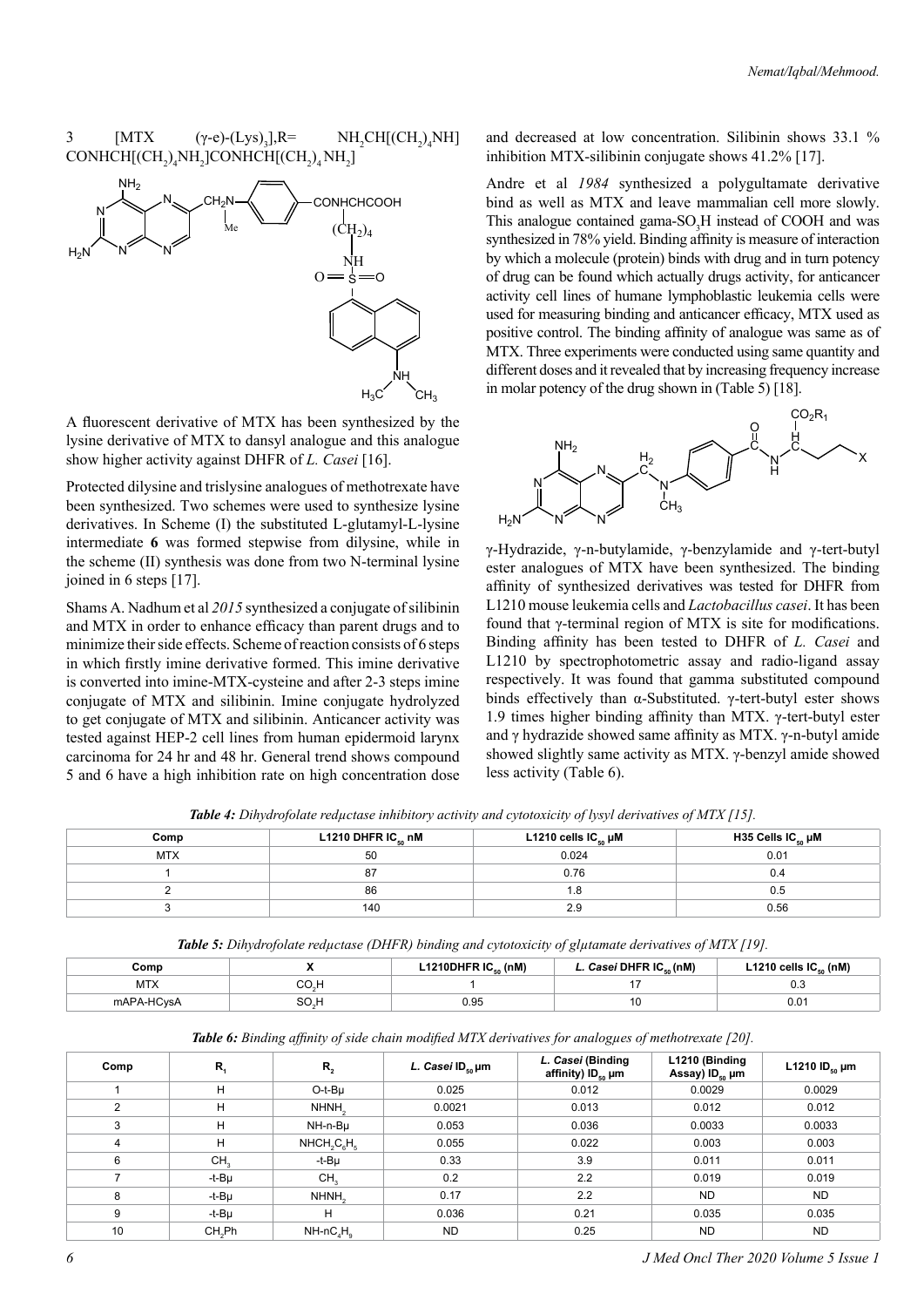

Several MTX derivatives have been synthesized by modification of the glutamyl moiety with peptide side chain. Nine different amino acids were used for modification of the side chain. Various intermediate peptides were also separated. Biological activity was tested for L1210 leukemia and W25 carcinoma in mouse and rat respectively. It has been found that  $\alpha$ -COOH is more important for activity than gamma(γ)-COOH. All derivatives were inactive, which show glutamyl moiety is necessary for activity. If α-COOH is present, an increase in length of the alkyl chain restores activity (Table 7).



Different derivatives of MTX have been synthesized by alkylation of the side chain. DHFR affinity and antiproliferating activity was tested against L1210 in mice. It was found that those derivatives have a high inhibition rate, which was structurally closed to MTX. Minute changes in Structure such as derivatization of pyridine ring, chlorination gave good results. But the substitution of aliphatic group decreased the activity greatly. Introducing the carbon around the benzene ring decreased binding affinity, but between –COOH enhances the binding affinity, but none of the synthesized derivatives show significant anti-proliferative activity (Tables 8a-8e).



In a study [23]  $\alpha$  and γ-monoesters of MTX were formed and anticancer activity checked against lymphoblastic leukemia (CCRF-CEM) cell lines. γ–monoesters were inhibitory than α-isomer and difference was about 10 folds, but with increase in chain length this difference reduced 2 to 2.5 folds. Monoesters showed a less inhibitory effect than diesters. Diethyl ester was 516 times more activity than  $\alpha$ -monoethyl ester and 48 times

| Comp           | R                      | L1210 Dose (mg/kg) × no. of<br>administration | <b>L1210 %ILS</b> |
|----------------|------------------------|-----------------------------------------------|-------------------|
| 1a             | Glycine                | $23 \times 7$                                 | 0                 |
| 1 <sub>b</sub> | DL-alanine             | $33 \times 6$                                 | $\Omega$          |
| 1c             | <b>B-alanine</b>       | $25 \times 6$                                 | 19                |
| 1 <sub>d</sub> | Sarcosine              | $50 \times 6$                                 | $\Omega$          |
| 1e             | DL-α-aminobµtyric acid | $78 \times 9$                                 | 16                |
| 1f             | y- aminobutyric acid   | $10 \times 8$                                 | $\Omega$          |
| 1g             | DL-Valine              | $20 \times 7$                                 | $\Omega$          |
| 1 <sub>h</sub> | L-leµcine              | $90 \times 9$                                 | 24                |
| 1i             | L-phenylalanine        | $45 \times 10$                                | 14                |

*Table 7: Biological data of analogµes of methotrexate [21].*

|  |  | Table 8a: Biological data for derivatives of MTX [22]. |  |  |  |
|--|--|--------------------------------------------------------|--|--|--|
|--|--|--------------------------------------------------------|--|--|--|

| No | ĸ                                                                      | Inhibition of DHFR $I_{so}$ µm | Cytotoxicity to KB cells $ED_{50}$<br>$\mu$ g/ $\mu$ L | Inhibition of leukemia cells<br>L1210 |
|----|------------------------------------------------------------------------|--------------------------------|--------------------------------------------------------|---------------------------------------|
|    | -NMe- (MTX)                                                            | 0.026                          | 0.004                                                  | 1.5                                   |
|    | CH(CO <sub>2</sub> H)(CH <sub>2</sub> ) <sub>2</sub> CO <sub>2</sub> H | 0.026                          | 0.003                                                  | 0.67                                  |
| 26 | $CH(CO2H)(CH2)4CO2H$                                                   | 0.013                          | 0.025                                                  | 20                                    |
| 27 | $(CH_2)_3CO_2H$                                                        | 0.38                           | >100                                                   | 25                                    |
| 28 | CH <sub>2</sub> CO <sub>2</sub> H                                      | 1.1                            | 88                                                     | 80                                    |

*Table 8b: Biological data for derivatives of MTX [22].*

| No |                    | Inhibition of DHFR $I_{so}$ µm | Cytotoxicity to KB cells ED <sub>so</sub><br>$\mu$ g/ $\mu$ L | Inhibition of leukemia cells<br>L <sub>1210</sub> |
|----|--------------------|--------------------------------|---------------------------------------------------------------|---------------------------------------------------|
| 29 | CH2COGIµ           | 0.38                           | 41                                                            | 500                                               |
| 30 | CH2COAsp           |                                | >100                                                          | 200                                               |
| 31 | (CH2)2COGIµ        | 0.46                           | 37                                                            | 500                                               |
| 32 | SO <sub>2Glu</sub> |                                | 45                                                            | 100                                               |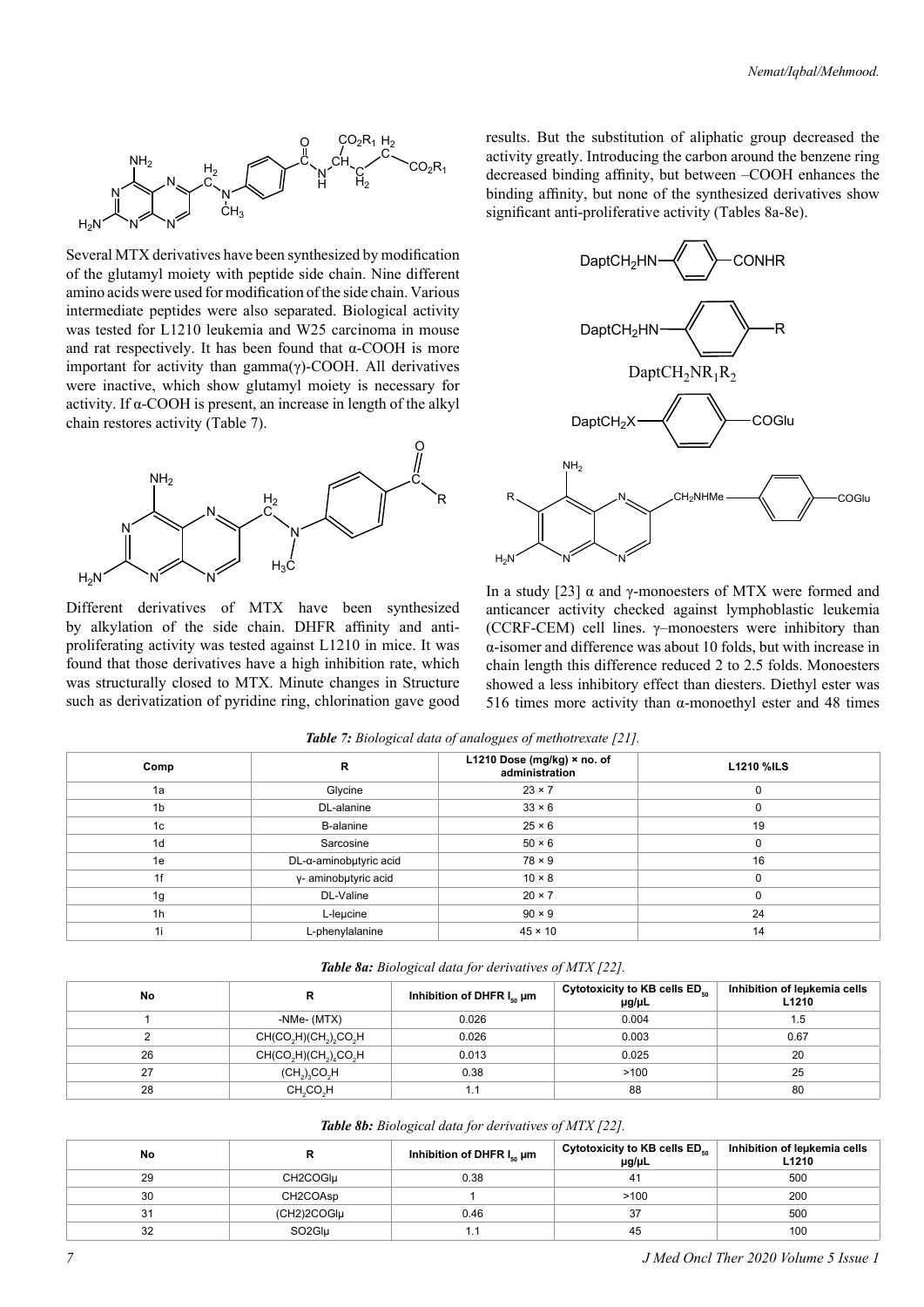| No | R  | Inhibition of DHFR $I_{50}$ µm | Cytotoxicity to KB cells ED <sub>50</sub><br>$\mu$ g/ $\mu$ L | Inhibition of leukemia cells<br>L1210 |
|----|----|--------------------------------|---------------------------------------------------------------|---------------------------------------|
| 33 | Et | CI<br>-COGlu<br><b>CI</b>      | 0.050                                                         | 0.022                                 |
| 34 | H  | -COGlu                         | 0.030                                                         | 0.006                                 |
| 35 | Me | $-CH2)4COGlu$                  | 20                                                            | >100                                  |

*Table 8c: Biological data for derivatives of MTX [22].*

### *Table 8d: Biological data for derivatives of MTX [22].*

| No | R                     | Inhibition of DHFR $I_{\rm so}$ µm | Cytotoxicity to KB cells ED <sub>50</sub><br>$\mu$ g/ $\mu$ L | Inhibition of leukemia cells<br>L1210 |
|----|-----------------------|------------------------------------|---------------------------------------------------------------|---------------------------------------|
|    | -NH-                  | 0.026                              | 0.003                                                         | 0.67                                  |
|    | -NMe-                 | 0.026                              | 0.004                                                         | 1.5                                   |
| 36 | -NEt-                 | 0.045                              | 0.005                                                         | 10                                    |
| 37 | $-NBn-$               | 14                                 | >100                                                          | 80                                    |
| 38 | -NPhe-                | 0.28                               | 26                                                            | 80                                    |
| 39 | -NMeCH <sub>2</sub> - | 0.75                               | 0.043                                                         | 50                                    |
| 40 | -O-                   | 0.51                               | 3.5                                                           | 1.3                                   |

*Table 8e: Biological data for derivatives of MTX [22].*

| No  |     | Inhibition of DHFR $I_{so}$ µm | Cytotoxicity to KB cells ED50<br>$\mu$ g/ $\mu$ L | Inhibition of leukemia cells<br>∟1210 |
|-----|-----|--------------------------------|---------------------------------------------------|---------------------------------------|
|     |     | 0.63                           | 0.05                                              | 100                                   |
| -42 | Br  | 2.5                            |                                                   | 200                                   |
| 43  | NO. | 38                             | >100                                              | 200                                   |

than γ-monoester. Dibutyl esters show the same result as diethyl esters (Table 9).

In this work numbers of alkyl esters derivatives of MTX were prepared by the direct esterification method. But with 2º alcohols or 1º alcohols, reaction at room temperature gives a poor yield. So, reaction mixture heated at 55-60ºC. *In vitro* growth inhibitory activity was also studied with two murine leukemia L1210 in hybrid mice and p1534 leukemia in mice. Dibutyl ester showed a 25% increase in life span. Binding affinity was tested with DHFR of *Lactobacillus casei* ATCC 7469 and it shows 1000 times less tightly than MTX (Table 10).



Several derivatives of MTX have been synthesized by substitution of alkyl group at 7-position. Inhibitory activity against *Streptococcus faecium* ATCC 8043 showed that synthesized derivatives were 1000 times less potent than the parent drug. The inhibitory action against p388 murine leukemia shows similar results. The lack of activity of both derivatives against DHFR showed that it might be due to steric effect of -CH<sub>3</sub>. Studies against L1210 leukemia in mouse showed that these derivatives were inactive (Table 11).



Many MTX derivatives were synthesized by MTX diethyl esters and various amines. The procedure involves the use of an excess of amines without solvent. Four of synthesized derivatives have been tested for CCRF-CEM and three for RBL (Rat basophilic leukemia) cells to make a comparison between two cell lines. Inhibitory activity against lymphoblastic leukemia CCRF-CEM showed that bis-amides derivatives were less active than MTX or MTX esters. Bis (benzylamide) showed higher activity *in vivo* against L1210 in mice, and this activity considered as bis (benzylamide) derivative release free MTX at site other than serum. 1h show most significant activity and IL%. Derivatives show better result for RBL than CCRF-CEM (Table 12).



*8 J Med Oncl Ther 2020 Volume 5 Issue 1*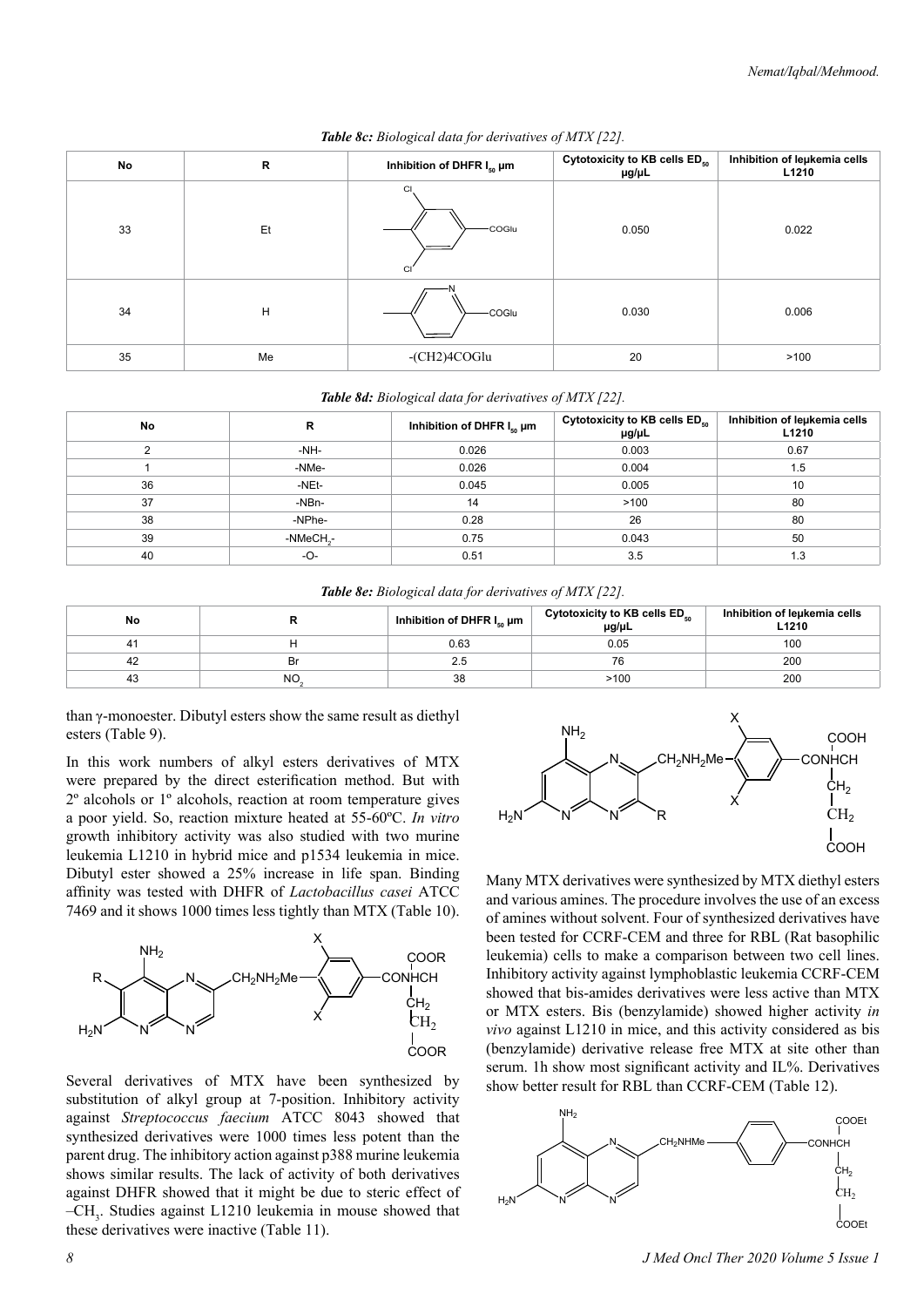| Comp                          | CCRF-CEM ID <sub>so</sub> mol/L |
|-------------------------------|---------------------------------|
| <b>MTX</b>                    | $0.006 \times 10^{-6}$          |
| MTX-y-monomethyl ester        | $0.43 \times 10^{-6}$           |
| MTX-dimethyl ester            | $0.40 \times 10^{-6}$           |
| $MTX \alpha$ -monoethyl ester | $6.2 \times 10^{-6}$            |
| MTX-y-monoethyl ester         | $0.58 \times 10^{-6}$           |
| MTX-diethyl ester             | $0.012 \times 10^{-6}$          |
| $MTX \alpha$ -monobutyl ester | $2.0 \times 10^{-6}$            |
| MTX-y-monobutyl ester         | $0.76 \times 10^{-6}$           |
| MTX-dibutyl ester             | $0.057 \times 10^{-6}$          |
|                               |                                 |

*Table 9: In vitro biological data for ester derivatives of MTX [23].*

*Table 10: In vitro growth inhibitory activity alkyl ester derivatives of MTX [24].*

| Comp |                 |   | Survival in L1210 |
|------|-----------------|---|-------------------|
|      |                 |   | $ID_{50}$ $µM$    |
|      | $C_2H_6$        | п | 51%               |
|      | $n - C_4H$      | н | 25%               |
|      | $n - C_4H_9$    | ◡ | 66%               |
| 12   | $n - C_8H_{17}$ | н | Inactive          |
| 13   | $n-C_8H_{17}$   | U | Inactive          |

*Table 11: Biological data for alkyl derivatives of MTX [25].*

| $\mathsf{R}$    | x  | S. faecium                | L1210-FR8             | L. case               | P388                  | <b>CCRF-CEM</b> |
|-----------------|----|---------------------------|-----------------------|-----------------------|-----------------------|-----------------|
|                 |    | ATCC8043 ID <sub>50</sub> | $ID_{\kappa_0}$ mol/l | $ID_{\kappa_0}$ mol/l | $ID_{\kappa_0}$ mol/l | $ID_{50}$ mol/l |
| H(MTX)          | н  | 0.002                     | $1.5 \times 10^{-9}$  | $3 \times 10^{-9}$    | 0.01                  | 0.018           |
| CH <sub>2</sub> | н  | 0.17                      | $7 \times 10^{-6}$    | $1 \times 10^{-5}$    | 0.1                   | 0.1             |
| н               | СI | 0.01                      | $1 \times 10^{-9}$    | $3 \times 10^{-9}$    | 0.007                 | 0.009           |
| CH <sub>3</sub> | СI |                           | $4 \times 10^{-6}$    | $9 \times 10^{-6}$    | 0.1                   | 0.1             |

*Table 12: Growth inhibitory activity of selected bisamide derivatives of MTX [26].*

|                | ${\sf R}$                                                          | <b>CCRF-CEM</b>          | <b>RBL</b>                   |
|----------------|--------------------------------------------------------------------|--------------------------|------------------------------|
| Comp           |                                                                    | $ID_{50}$                | $ID_{50}$                    |
| <b>MTX</b>     | H                                                                  | 0.003                    | 0.003                        |
| 1a             | NH <sub>2</sub>                                                    | $\overline{\phantom{a}}$ | $\qquad \qquad \blacksquare$ |
| 1 <sub>b</sub> | $NH-n-C3H7$                                                        | $\overline{7}$           | $\overline{\phantom{a}}$     |
| 1 <sub>c</sub> | $NH-n-C_4H_9$                                                      | $\overline{\phantom{a}}$ | $\overline{\phantom{a}}$     |
| 1 <sub>d</sub> | $NH-S-C4H9$                                                        | $\overline{\phantom{a}}$ | $\sim$                       |
| 1e             | $NH$ -s- $C_6H_{13}$                                               | 10                       | $\overline{\phantom{0}}$     |
| 1f             | $NH-c-C_6H_{11}$                                                   | $\overline{ }$           | 0.22                         |
| 1g             | $c$ -N $C_4H_8$                                                    | $\overline{\phantom{a}}$ | $\sim$                       |
| 1 <sub>h</sub> | $NHCH2C6H5$                                                        | 7.6                      | 2.5                          |
| 1i             | NH $CH_2CH_2C_6H_5$                                                | $\overline{\phantom{a}}$ | $\sim$                       |
| 1j             | $NHCH_2CH_2C_6H_3-3,4$ (OMe) <sub>2</sub>                          | $\overline{\phantom{a}}$ | $\overline{\phantom{a}}$     |
| 1k             | $NHCH2CH2CH2OH$                                                    | $\overline{\phantom{0}}$ | $\overline{\phantom{0}}$     |
| 11             | $NHCH2CH2NMe2$                                                     | $\overline{\phantom{a}}$ | $\overline{\phantom{a}}$     |
| 1 <sub>m</sub> | NHCH <sub>2</sub> CH <sub>2</sub> CH <sub>2</sub> NMe <sub>2</sub> | ٠                        | ۰                            |

Various derivatives of MTX were synthesized having general formula 8-alkyl-7,8-dihydromethotrexate. Synthetic pathway includes alkylation of 7,8-dihydromethotrexate. *In vitro* studies tested against *Lactobacillus casei*, thymidylate synthetase, and DHFR. All derivatives were less potent for DHFR than MTX but more potent for thymidylate synthetase. *In vitro* inhibitory activity tested against CCRF-CEM show all derivatives have less inhibitory activity than MTX. Derivative having H at 8-position has the same activity as MTX but it was inactive for l1210 leukemia (Table 13).



MTX γ-L-glutamate diethyl ester, MTX α-L-glutamate esters and  $\alpha$ -  $\gamma$ -bis (L-glutamate tetraethyl esters) derivatives were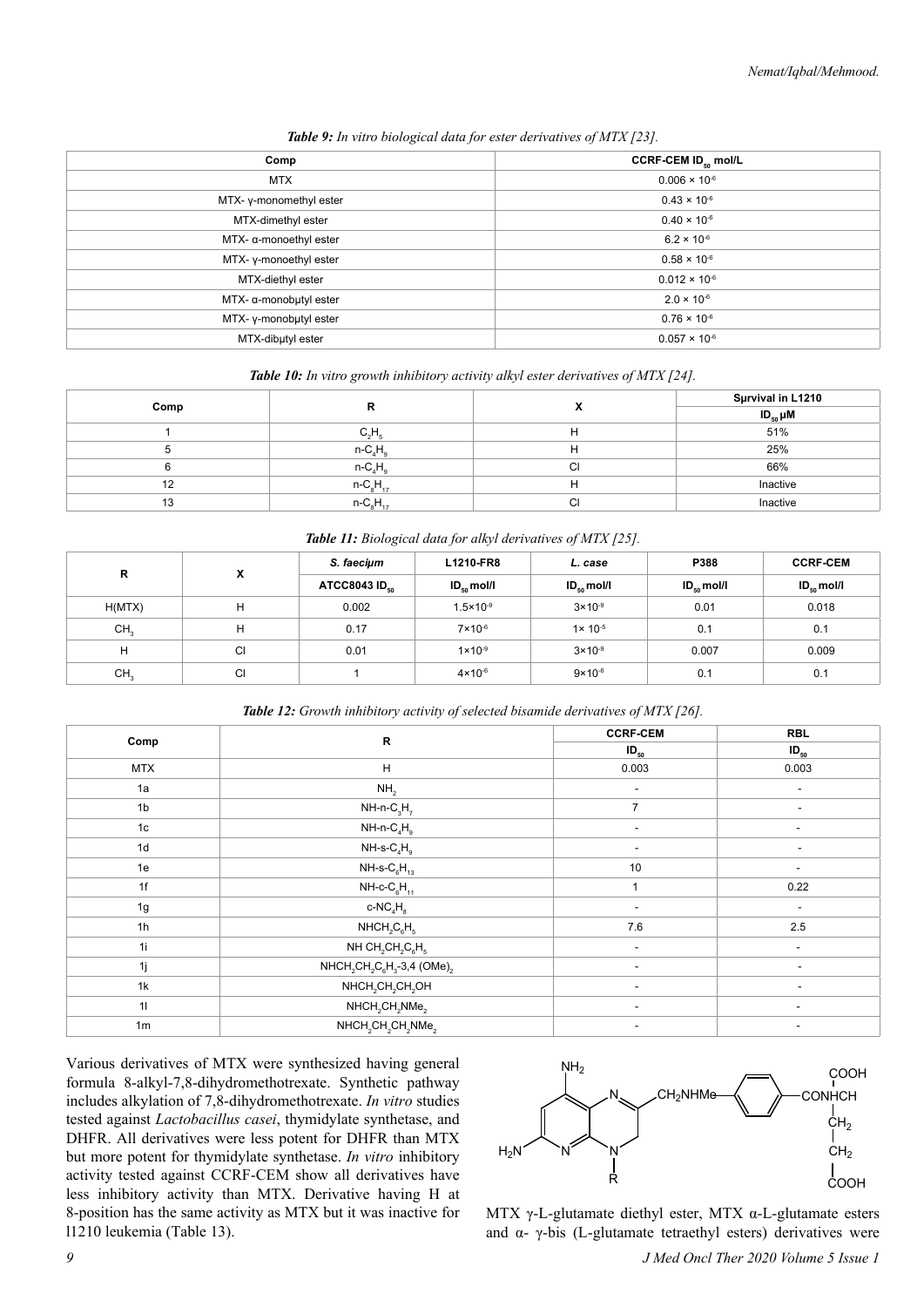synthesized. Major product obtained was γ-isomer. Further esterification of both isomers gave triethyl esters. Antiproliferating activity tested against L1210 leukemia. The increase in life span due to γ and α diethyl ester is 40% and 10% respectively while MTX has +60%. Growth inhibition activity again CCRF-CEM show γ-isomer 10 times more activity but α-isomer didn't show same result. L isomer show higher activity than D isomer (Table 14).

Pter= 4-amino-4-deoxy-N-methylpteroyl



Pter



1: R=H, 4: R=Et 2: R=H, 5: R=Et 3

pter-Glu - GluOEt OEt GluOEt

OEt

Aza derivative of MTX has been synthesized by additional N-atom between phenyl and carbonyl of the side chains.

Photochemical method was used to insert additional N-atom. Inhibitory activity was tested against DHFR and thymidylate synthetase of *Lactobacillus casei* and CCRF-CEM and found to be less cytotoxic. *In vivo* inhibition was tested against L-1210 leukemia (mice) and show significant activity than MTX in the order of 55% and 88% respectively. (Table 15) summarizes the obtained results.

Tripepetide derivatives of methotrexate have been synthesized by reacting with four different amino acids. These synthesized derivatives have been tested for anti-proliferative activity against W256 (rat) and L 1210 (mouse) leukemia. In this work an extra amino acid added between glutamic acid and amino benzoyl portion. This insertion of amino acid made these derivatives to shows borderline activity. Generally, an increase in dose increase in life spam (%ILS) (Table 16).



Various diesters of MTX and DCM have been prepared by the reaction of acid catalysed esterification. Neutral esterification also carries out using  $Cs_2CO_3$  *In vitro* anticancer activity was tested against L1210 in mice. Different doses injected to check the increase in median life span [31].



Various γ-monoamides of the AMT and MTX have been synthesized by modification of coupling method of mixed carboxylic- anhydride method. All derivatives have been tested in vitro against L1210 leukemia, wild type L1210

*Table 13: In Vitro biological data of MTX analogµes [27].*

| Comp                             | R                  | L. casei (×10-11)a | DHFR (×10-11)a | <b>Thymidylate Synthetase</b><br>(X 10 <sup>-6</sup> )a | CCRF-CEM ID <sub>50</sub> µg/mL |  |
|----------------------------------|--------------------|--------------------|----------------|---------------------------------------------------------|---------------------------------|--|
| $\overline{\phantom{a}}$         | <b>MTX</b>         | 4                  | 0.3            | >100                                                    | 0.018                           |  |
|                                  | H                  | 2                  | 2              |                                                         | 0.021                           |  |
| 8                                | Methyl             | 10                 | 14             | 4                                                       | 0.23                            |  |
| 9                                | Ethyl              | 35                 | 90             | 20                                                      | 0.27                            |  |
| 10                               | n-Butyl            | 120                | 38             | 19                                                      | 0.23                            |  |
| 11                               | n-hexyl            | 27                 | 180            | 43                                                      | 0.58                            |  |
| 12                               | Cyclohexylmethyl   | 350                | 87             | 17                                                      | 0.14                            |  |
| 13                               | Benzyl             | 35                 | 74             | 8                                                       | 0.78                            |  |
| 14                               | 3,4 dichlorobenzyl | 1940               | 360            | 13                                                      | >1.0                            |  |
| 15                               | 1-Naphthylmethyl   | 47                 | 450            | 16                                                      | >1.0                            |  |
| a=Molar conc. for 50% inhibition |                    |                    |                |                                                         |                                 |  |

*Table 14: Growth inhibitory activity of glµtamate ester derivatives of MTX [28].*

| Comp           | Hµman Lymphoblastic Leµkemia Cells (CCRF-CEM)ID <sub>50</sub> µg/mL |
|----------------|---------------------------------------------------------------------|
| <b>MTX</b>     | 0.003                                                               |
|                | 0.88                                                                |
|                | $10+$                                                               |
| $3$ (LLL)      | 3.8                                                                 |
| 3(DLL)         | 9                                                                   |
| $\overline{4}$ | 1.8                                                                 |
| 5              | 0.85                                                                |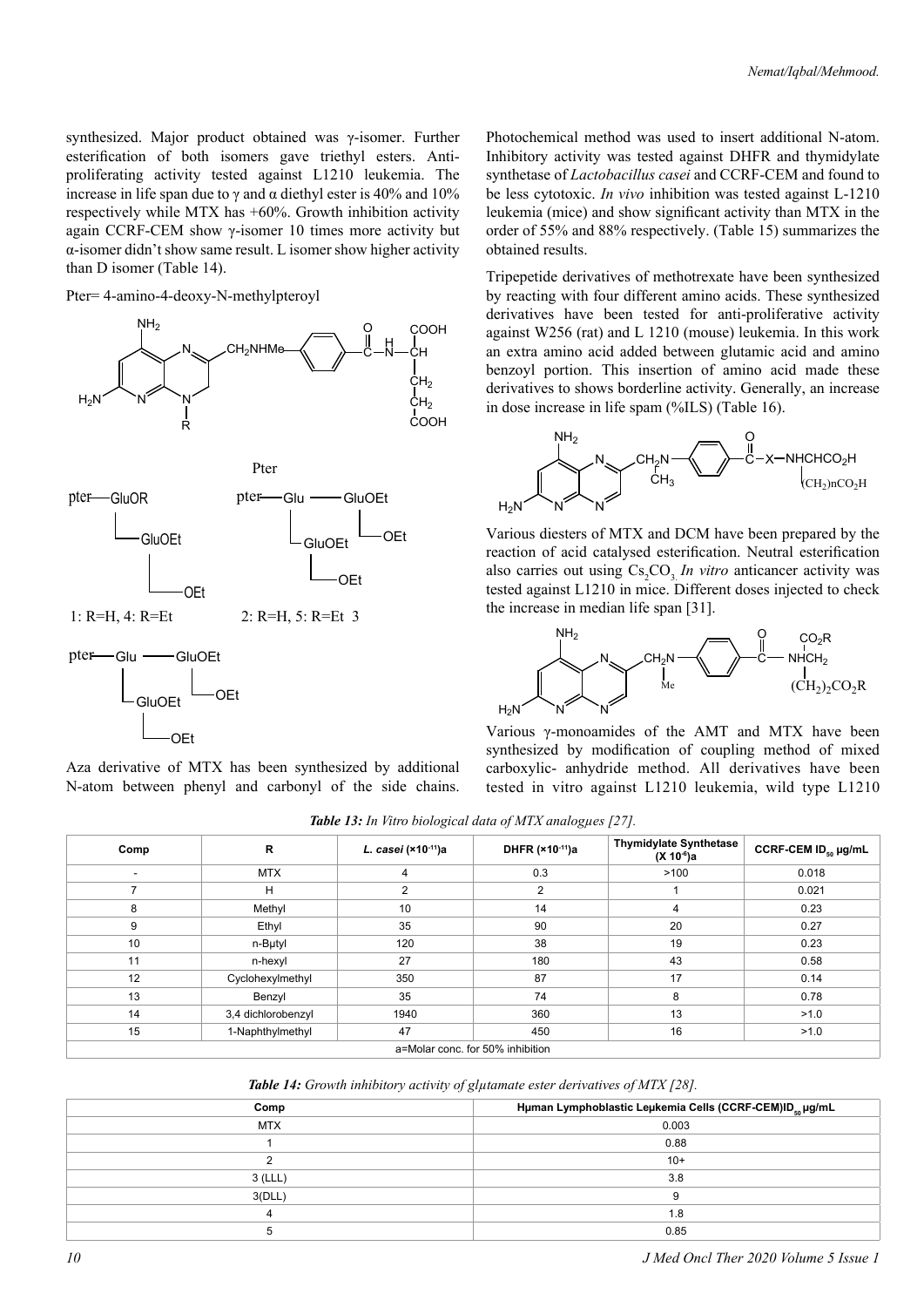| No.            | Comp                                                                                                                                    | L. casei<br>ng/mL | <b>DHFR</b><br>M X (10-8) | Thymidylate synthetase<br>$M X (10^{-6})$ |
|----------------|-----------------------------------------------------------------------------------------------------------------------------------------|-------------------|---------------------------|-------------------------------------------|
| MTX            | $\blacksquare$                                                                                                                          | 0.01              | $0.3\,$                   | 100                                       |
| $\mathbf 5$    | ဂူ<br>CO <sub>2</sub> CH <sub>3</sub><br>RNHCNHCH<br>$\langle CH_2 \rangle$<br>CO <sub>2</sub> CH <sub>3</sub>                          | $\,6$             | $60\,$                    |                                           |
| $\mathbf 6$    | $\frac{0}{\parallel}$<br>$\rm CO_2CH_3$<br>RNHCNHCH<br>$\rm (CH_2)_2$<br>CO <sub>2</sub> CH <sub>3</sub>                                | $\,6$             | $30\,$                    |                                           |
| $\overline{7}$ | $\begin{bmatrix} 0 \\ 0 \\ 0 \end{bmatrix}$<br>CO <sub>2</sub> H<br><b>RNHCNHCH</b><br>$\langle$ CH <sub>2</sub> )<br>CO <sub>2</sub> H | 150               | $\,$ 5 $\,$               | 190                                       |
| 8              | $\begin{bmatrix} 0 \\ 0 \\ 0 \end{bmatrix}$<br>CO <sub>2</sub> H<br>RNHCNHCH<br>$\rm CH_2)_2$<br>CO <sub>2</sub> H                      | $\bf 8$           | $\bf 8$                   | 250                                       |
| $10$           | O<br>$\dot{H}$<br>$-CH_2$ <sub>2</sub> CO <sub>2</sub> CH <sub>3</sub><br>-NH<br>O                                                      | 104               | 400                       |                                           |

*Table 15: Inhibition of L. casei (ATCC 7469) growth and DHFR and thymidylate synthetase by MTX derivatives [29].*

*Table 16: Anti proliferative activity of peptide derivatives of MTX [30].*

| Comp           | R               | X      |          | L 1210 mg/kg                | %ILS     |
|----------------|-----------------|--------|----------|-----------------------------|----------|
|                |                 |        | n        | Dose (mg/kg) × no. of admin |          |
| 1a             | H               | Gly    |          | $40 \times 10$              | 69       |
| 1 <sub>b</sub> | H               | Gly    | 2        | $33\times 6$                | 14       |
| 1c             | CH <sub>3</sub> | Gly    |          | $100\times8$                | 40       |
| 1d             | CH <sub>3</sub> | Gly    | ◠        | $100\times8$                | $\Omega$ |
| 1e             | CH <sub>3</sub> | DL-ala | 2        | $50\times 6$                | 19       |
| 1f             | CH <sub>3</sub> | Sar    | ົ        | $100\times 6$               | $\Omega$ |
| 1g             | CH <sub>3</sub> | L-Leµ  | $\Omega$ | $50\times8$                 | $\Omega$ |
| 1h             | CH <sub>3</sub> | L-phe  |          | $100\times7$                | 0        |
| 1i             | CH <sub>3</sub> | L-phe  | ◠        | $50 \times 10$              | 25       |

and sublime (CEM/MTX). *In vitro* γ-N-aryl alkyl and γ-N-aryl derivatives show higher potency than γ-N-tert-alkyl analogues. Results show that AMT derivatives have more potency than MTX derivatives and all MTX derivatives show more potency against sublime L1210/R81 than MTX. It was also found that all derivatives show more activity against cell lines than human cells. In vivo studies showed γ-N-tert-alkyl analogues inactive however significant activity was shown by γ-N-aryl alkyl and γ-N-aryl derivatives. The results are shown in (Table 17).



Various derivatives of MTX and AMT have been synthesized by replacing glutamate moiety with DL-2-aminoalkanedioic acid having up to 10 CH<sub>2</sub> alkyl group. All derivatives have been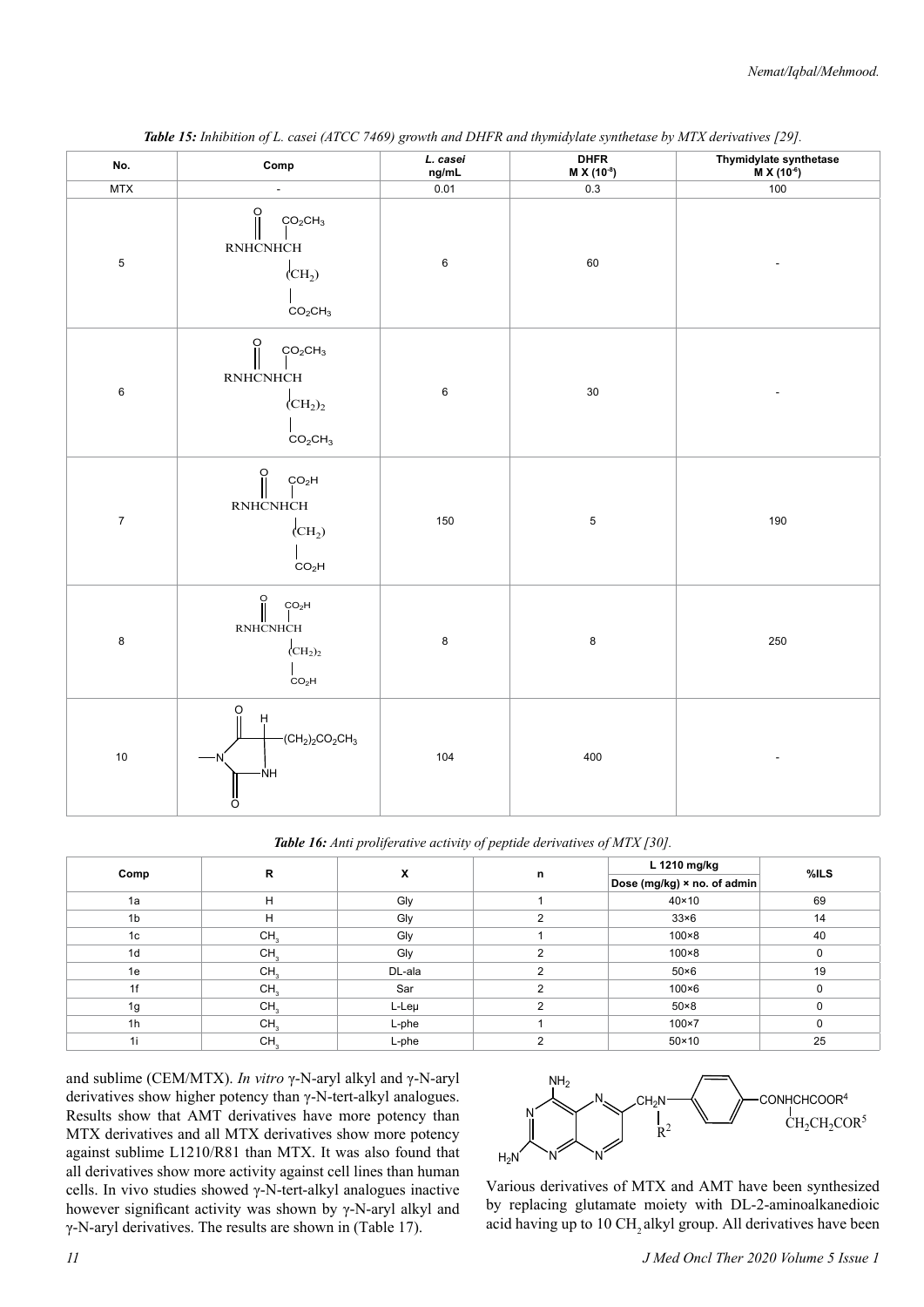tested against L1210 leukemia, CEM leukemia (human), CEM/  $MTX$ , and  $L1210/R81$ . Derivative with 9 CH<sub>2</sub> alkyl group show higher activity with CEM, and with 6 CH, alkyl group against L1210 cell lines (Table 18).



γ-tert-butyl esters of the AMT and MXT have been synthesized with the new synthetic scheme. Affinity for DHFR and inhibitory activities tested against L1210, CEM, and several other cell lines of human carcinoma (Tables 19a-b).



In this article antibodies coupled with MTX by two different methods. First one is water soluble carbiimide coupling and other is a modification of anhydride coupling and later method was found to be more effective. *In vivo* studies of antibody MTX conjugate show that antibodies associated with cytotoxic the drug were more potent than drug alone. Drug, mixture, and γ-globulin-MTX conjugate were used as a control group [35].

A poly  $(\gamma$ -L-glutamate) derivative of methotrexate has been synthesized in 4 steps, and this derivative contains

| Table 17: In Vitro biological data for monoamides derivatives of MTX [32]. |  |  |
|----------------------------------------------------------------------------|--|--|
|----------------------------------------------------------------------------|--|--|

|                | R <sup>2</sup> |                | R <sup>5</sup>                                                          | <b>DHFR</b>  | L1210           | L1210/R81       |
|----------------|----------------|----------------|-------------------------------------------------------------------------|--------------|-----------------|-----------------|
| Comp           |                | R <sup>4</sup> |                                                                         | $IC_{50}$ µm | $IC_{50} \mu m$ | $IC_{50} \mu m$ |
| <b>MTX</b>     | Me             | H              | H                                                                       | 0.02         | $0.01 - 0.03$   | 220             |
| 3a             | H              | H              | t-BuNH                                                                  | 0.044        | 0.12            | 22              |
| 3 <sub>b</sub> | H              | H              | (1-admantyl)NH                                                          | 0.1          | 0.68            | 25              |
| 3 <sub>c</sub> | H              | H              | $C_eH_eCH_2NH$                                                          | 0.087        | 0.005           | 17              |
| 3d             | н              | H              | $3,4$ -Cl <sub>2</sub> C <sub>e</sub> H <sub>3</sub> CH <sub>2</sub> NH | 0.13         | 0.046           | 32              |
| 3e             | н              | H              | 2,6-Cl <sub>2</sub> $C_6H_3CH_2NH$                                      | 0.08         | 0.0037          | 61              |
| 3f             | н              | н              | $C_{\rm e}H_{\rm e}NH$                                                  | 0.06         | 0.0035          | 10              |
| 3g             | н              | H              | 3,4-(OCH <sub>2</sub> O) C <sub>e</sub> H <sub>3</sub> NH               | 0.045        | 0.0032          | 28              |
| 3h             | Me             | H              | 3,4-(OCH <sub>2</sub> O) $C_6H_3NH$                                     | 0.042        | nd              | 25              |
| 3i             | н              | H              | $3,4-(OH)$ <sub>2</sub> $C_6H_3NH$                                      | 0.057        | 0.037           | 23              |
| 3j             | Me             | H              | $3,4-(OH)$ <sub>2</sub> $C_6H_3NH$                                      | 0.031        | 0.03            | 38              |
| <b>AMT</b>     | н              | н              | н                                                                       | 0.02         | 0.003           | 84              |

*Table 18: Biological data for aminoalkanedioic acid derivatives of MTX [33].*

|            | R <sup>1</sup> |                | $\mathbb{R}^2$ | <b>DHFR</b>        | <b>CEM</b>        |                     |                        |  |
|------------|----------------|----------------|----------------|--------------------|-------------------|---------------------|------------------------|--|
| Comp       |                | n              |                | $IC_{\kappa_0}$ µm | $IC_{50}$ $\mu$ M | L1210 IC $_{50}$ µM | L1210/R81 $IC_{50}$ µM |  |
| <b>MTX</b> | Me             | $\overline{2}$ | H              | 0.025              | 0.032             | 0.0046              | 197                    |  |
| AMT        | H              | 2              | H              | 0.025              | 0.001             | 0.002               | 84                     |  |
| 2          | Me             | 6              | H              | 0.023              | 0.15              | 0.0012              | 68                     |  |
| 3          | Me             | 7              | H              | 0.032              | 0.062             | 0.0042              | 73                     |  |
| 4          | Me             | 8              | H              | 0.029              | 0.056             | 0.0031              | 78                     |  |
| 5          | Me             | 9              | H              | 0.034              | 0.016             | 0.0071              | 58                     |  |
| 6          | Me             | 10             | H              | 0.026              | 0.64              | 0.026               | 56                     |  |
|            | H              | 6              | H              | 0.54               | nd                | 0.02                | >218                   |  |
| 8          | H              | 9              | H              | 0.081              | nd                | 0.00065             | 110                    |  |
| 9          | н              | 10             | H              | 0.067              | nd                | 0.0011              | 215                    |  |

*Table 19a: Ester derivatives of MTX [34].*

| Comp         | г.: | D <sub>2</sub> |    |
|--------------|-----|----------------|----|
| <b>MTX</b>   |     | . .            | Me |
| AMT          |     | н              |    |
| $1(y-tBMTX)$ |     | t-Bu           | Me |
| $2(y-tBAMT)$ |     | t-Bu           |    |

#### *Table 19b: DHFR inhibition and cell growth of MTX derivatives.*

|               | Human Squamous Cell Carcinoma |                                                     |              |              |                          |                          |                          |                    |              |              |  |
|---------------|-------------------------------|-----------------------------------------------------|--------------|--------------|--------------------------|--------------------------|--------------------------|--------------------|--------------|--------------|--|
|               | <b>CEM</b>                    | L1210/R71<br>L1210/R81<br>L1210<br>SSC25 IC $_{50}$ |              |              |                          | <b>SSC25/R1 SSC68/R1</b> | <b>SSC78/R1</b>          |                    |              |              |  |
| Comp          | $IC_{50}$ µm                  | $IC_{50}$ µm                                        | $IC_{50}$ µm | $IC_{50}$ µm | SSC68 $IC_{sn}$ µm<br>μm |                          | SSC78 $IC_{\kappa_0}$ µm | $IC_{\kappa_0}$ µm | $IC_{50}$ µm | $IC_{50}$ µm |  |
| <b>MTX</b>    | 0.62                          | 0.056                                               | 40           | 25           | 0.4                      | 0.37                     | 0.48                     | 0.78               | 1.4          | 1.4          |  |
| AMT           | 0.45                          | 0.023                                               | 3.5          | 6.5          | 0.066                    | 0.19                     | 0.08                     | 1.8                | 3.5          | 0.43         |  |
| $1(y$ -tBMTX) | 0.032                         | 0.002                                               | 19           | 220          | 0.014                    | 0.032                    | 0.013                    | 0.15               | 0.25         | 0.071        |  |
| $2(y-tBAMT)$  | 0.001                         | 0.002                                               | 7.9          | 84           | 0.0016                   | 0.0037                   | 0.0025                   | 0.043              | 0.29         | 0.014        |  |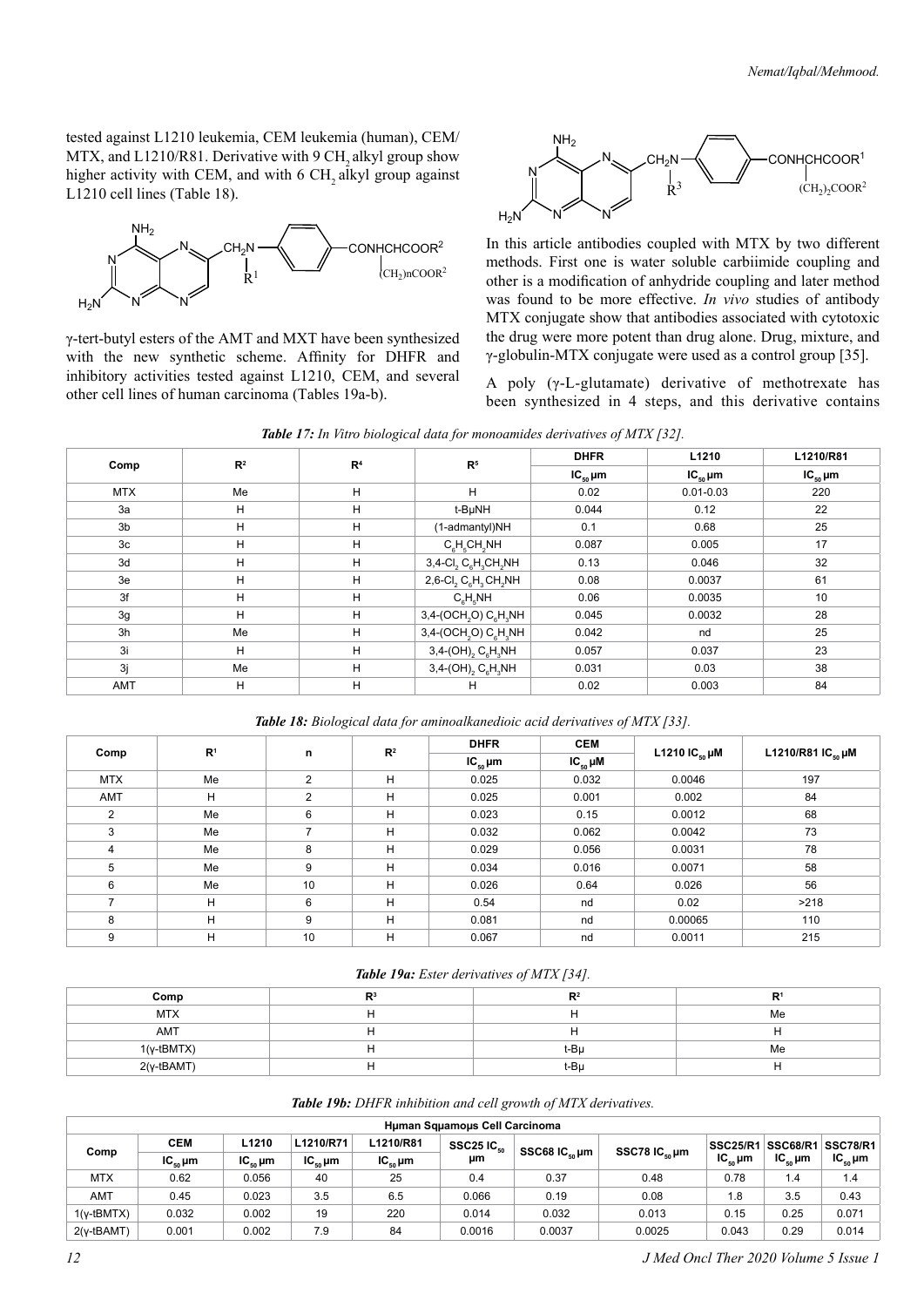2-3 glutamate units more than MTX. Synthetic rout involved peptide coupling, blocking groups removed by catalytic hydrogenolysis. A coupling reagent used was diphenylphosphoryl azide [36].



5,6,7,8-tetrahydromethotrexate (3) and di-hydro-methotrexate (2) were synthesized and affinity was checked against DHFR. It was found that tetra hydro-MTX shows more potency than dihydro-MTX for mice, *S. faecalis*, *P. cerevisiae*, dogs and chicks. It was also found that both reduced derivatives were less potent against DHFR and more potent than MTX against thymidylate synthetase. Results show dihydro-MTX is more potent than 5,6,7,8-tetrahydromethotrexate (Table 20).

Anilides of MTX and AMT have been synthesized and their anti-proliferative activity and binding affinity were tested against DHFR, L1210, and W1-L2 and it was found that the presence of a hydrophobic ring with an acid group enhances potency. All the anilides found to be potent, however *γ-*amide containing  $-(BOH<sub>2</sub>)$  found to be most potent. It was proposed that CONH group of these derivatives involved in hydrogen bonding and enhances affinity for DHFR (Table 21).



Several derivatives of methotrexate have been synthesized by modifying glutamyl moiety along with two oxide analogues. These derivatives have been tested for DHFR affinity against *L. Casei*, chicken liver, L 1210- FR8, inhibitory activity tested against *S. facium*. All derivatives show inhibitory activity except oxide derivatives, rather these showed deleterious effect. This detrimental effect may be due to decrease in basicity of pteridine ring (Table 22) [39].



NH

6e: R= OH

 $6f=$  OEt

**Comp DHFR mg/mla Thyimdylate synthetase mg/ml** *S. faecalis* **mg/ml** *L. casei* **mg/ml** MTX 9 45000 0.15 0.01 -3 16 1125 0.011 0.008 -2 46 2250 0.047 0.056 *Table 20: DHFR affinity dihydro and tetra hydro derivatives of MTX [37].*

a=These are the concentration for 50% inhibition.

|      |    |                                      | v          | DHFR,          | L1210          |                       |  |
|------|----|--------------------------------------|------------|----------------|----------------|-----------------------|--|
| Comp | R  | х                                    |            | $IC_{50}$ , nM | $IC_{50}$ , nM | W1-L2 IC $_{50}$ , nM |  |
|      | н  | (CH <sub>2</sub> ) <sub>3</sub> NHCO | o-COOH     | 52             | 0.75           | 48                    |  |
| ົ    | н  | $(CH2)2$ CONH                        | m-COOH     | 32             | 25             | 6.1                   |  |
|      | Me | $(CH2)2$ CONH                        | m-COOH     | 35             | 1.6            | 2.2                   |  |
|      | Me | $(CH2)2$ CONH                        | $m-(BOH2)$ | 30             | 0.7            | nd                    |  |
|      |    |                                      |            |                |                |                       |  |

*Table 21: DHFR affinity and anti-proliferative activity of anilides of MTX [38].*

| Table 22: Inhibitory activity of derivatives of MTX. |
|------------------------------------------------------|
|------------------------------------------------------|

| $\sim$ |                        |  |  |  |
|--------|------------------------|--|--|--|
| Comp   | S. faciµm ID 50, µg/ml |  |  |  |
| 6a     | 0.017                  |  |  |  |
| 6b     | 0.37                   |  |  |  |
| 6c     | 0.002                  |  |  |  |
| 6d     | 0.003                  |  |  |  |
| 6e     | 0.002                  |  |  |  |
| 6f     | 0.001                  |  |  |  |
| 7a     |                        |  |  |  |
| 7d     |                        |  |  |  |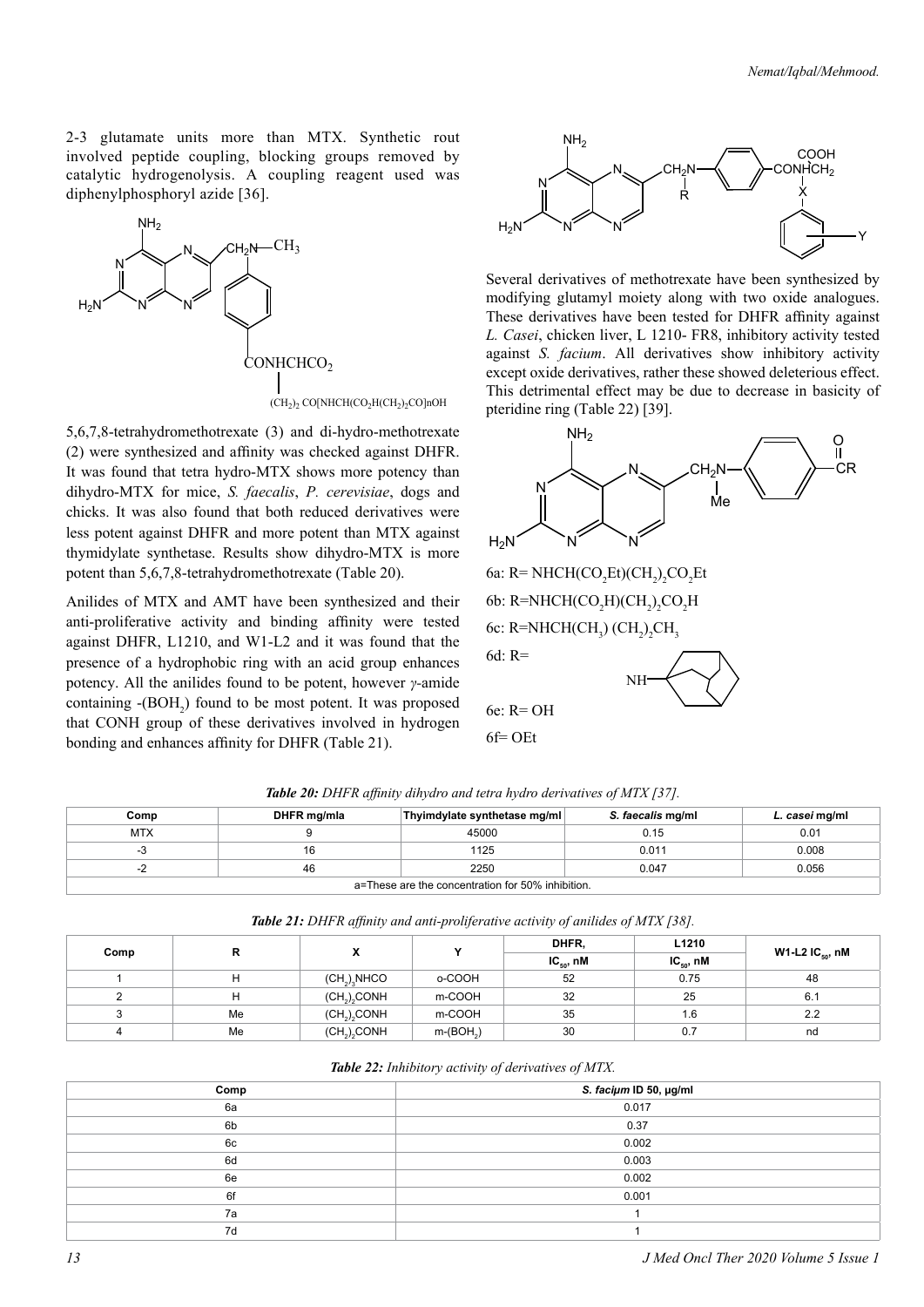

7a: R= NHCH(CO<sub>2</sub>Et)(CH<sub>2</sub>)<sub>2</sub>CO<sub>2</sub>Et

7d:



MTX bisamide derivatives have been synthesized with different aryl, alkyl aryl, and alkyl amines. MTX-dianilide was also prepared. These derivatives have been tested for DHFR inhibit and anti-proliferative for L1210 leukemia. Results showed that methyl group on benzylic carbon decrease activity. Most active compounds was that having R group aryl amine having no methyl group (Table 23).



α and γ-esters of MTX have been synthesized having 8, 12 and 16 Carbon chain length. These synthesized derivatives have been tested for DHFR affinity and inhibitory activity against CEM. It was found that all derivatives have less inhibitory activity than MTX and  $\gamma$  esters have more inhibitory activity than  $\alpha$  esters. It was found that by increasing chain length there is an increase in cytotoxicity but decrease in DHFR affinity (Table 24).



Stretched MTX derivatives having different numbers of (Gab) as a spacer between glutamate and MeAPA moiety have been synthesized. The DHFR affinity and inhibitory activity have been evaluated. DHFR inhibition was directly related to number of Gab spacers, but growth inhibitory potency lost slightly (Table 25).

| Comp                     | $\mathsf{R}$                                           | CEM $ID_{50}$ µM | L1210 $ID_{50}$ µM |
|--------------------------|--------------------------------------------------------|------------------|--------------------|
| $\overline{\phantom{a}}$ | <b>MTX</b>                                             | 0.003            | 0.01               |
| 1                        | NH <sup>.</sup>                                        | >10              | 3.4                |
| $\mathfrak{p}$           | $n - C_5 H_{10} N$                                     | ٠.               | >10                |
| 3                        | $4$ -CIC <sub>6</sub> H <sub>4</sub> CH <sub>2</sub> N | >10              | 6.6                |
| $\overline{4}$           | $4-MeOC6H4CH2N$                                        | $>10$            | 8.2                |
| 5                        | $C_6H_5CH_2N(CH_3)$                                    | 6.4              | 9.4                |
| 6                        | $(C_6H_5CH_2)_2 N$                                     | 7.6              | 0.69               |
| $\overline{ }$           | $C_6H_5CH$ (CH3)NH                                     | >10              | >10                |
| 8                        | $C_6H_5NH$                                             | 3.3              | 0.41               |
| 9                        | $H2$ NNH                                               | 7.5              | 0.95               |

*Table 23: Biological activity of anilides and dianilide of MTX [40].*

| <b>Table 24:</b> DHFR affinity and inhibitory activity against CEM of esters of MTX [41]. |  |  |
|-------------------------------------------------------------------------------------------|--|--|
|-------------------------------------------------------------------------------------------|--|--|

| Comp         | R <sup>1</sup>     | R <sup>2</sup>     | DHFR, IC $_{\rm 50}$ , $\mu$ M | CEM, IC <sub>50</sub> , µM |
|--------------|--------------------|--------------------|--------------------------------|----------------------------|
| <b>MTX</b>   | н                  | н                  | 0.0033                         | 0.025                      |
| 1 $(\alpha)$ | $n - CsH7$         | н                  | 0.36                           |                            |
| $2(\gamma)$  | н                  | $n - CaH7$         | 0.0054                         | 0.92                       |
| $3(\alpha)$  | $n - C_{12}H_{25}$ | н                  | 0.44                           | 2.1                        |
| 4(y)         | н                  | $n - C_{12}H_{25}$ | 0.034                          | 0.37                       |
| $5(\alpha)$  | $n - C_{16}H_{33}$ | н                  | 1.2                            | 0.25                       |
| 6(y)         | н                  | $n - C_{16}H_{33}$ | 0.037                          | 0.11                       |

*Table 25: DHFR affinity and inhibitory activity of derivatives of MTX [42].*

| Comp                            | n | L1210 DHFR $IC_{so}$ µm | L1210 cells $IC_{\rm so}$ µm | <i>L. casei</i> TS IC <sub>so</sub> µm |
|---------------------------------|---|-------------------------|------------------------------|----------------------------------------|
| mAPA-Gab,-Glµ (1a)              |   | 0.082                   | 0.82                         | 0.53                                   |
| mAPA-Gab <sub>2</sub> -Glµ (1b) |   | 0.09                    | 1.3                          | 5.6                                    |
| mAPA-Gab <sub>3</sub> -Glµ (1c) |   | 0.31                    | 4.4                          | 29                                     |
| mAPA-Gab <sub>4</sub> -Glµ (1d) |   | 0.54                    | 7.7                          | >100                                   |
| mAPA-Gab <sub>c</sub> -Glµ (1e) |   | 0.84                    | 12                           | >100                                   |
| mAPAGIµ (MTX)                   |   | 0.035                   | 0.5                          | 0.02                                   |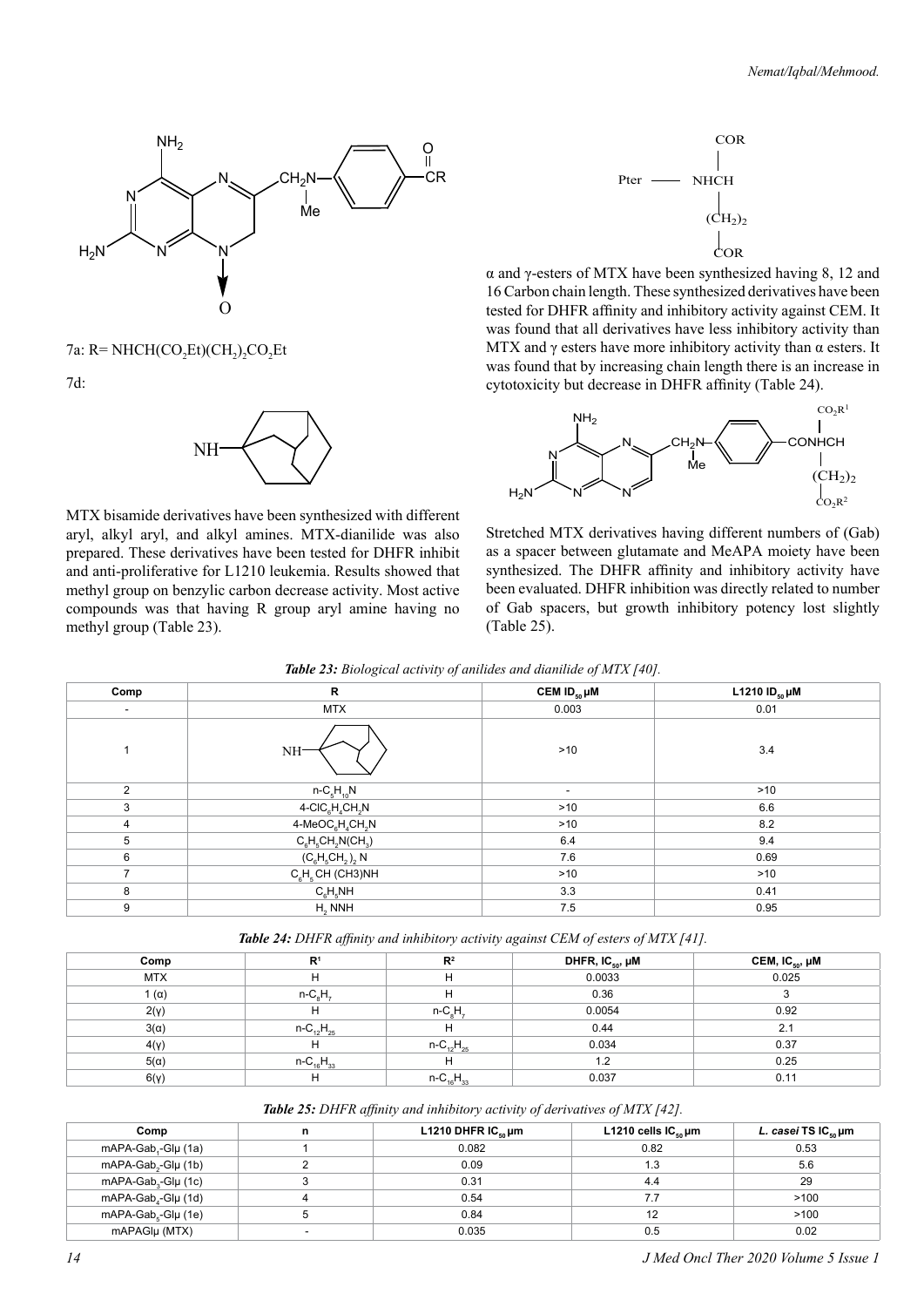

Dihydro-2H-1,4-benzothiazine and dihydro-2H-1,4 benzoxazine MTX derivatives have been synthesized and tested for anti-proliferative activity against hSC and hPBMC *in vitro*. *In vivo* activity checked against rat arthritis. 3c was found to be more potent than MTX (Table 26).



Various derivatives of MTX have been synthesized and few were studied for anti-proliferative activity against L1210 was tested. 9Aa and 9Ab showed higher activity than MTX (Table 27).



Derivatives of MTX have been synthesized by using a different number of Carbon chain length and N-halo acetylation. These

derivatives have been tested for DHFR affinity and antiproliferative against L1210 and L1210/R81. N-bromoacetyl-L-ornithine found to be more potent than other synthesized activity (Table 28).



Aminoalkanephosphonic, aminophosphonoalkanoic and aminoalkanesulfonic MTX derivative have been synthesized instead of glutamate moiety. All derivatives have been tested for enzyme affinity against FPGS and inhibitory activity was tested against MTX, MTX resistant cells. The maximum number of  $CH<sub>2</sub>$  for optimal activity was found to be two and less than this was detrimental. Removal of  $α$ - COOH was found to lose the anti-proliferative activity, and reason behind is  $\alpha$ -COOH involved in binding activity (Table 29). X



In this article synthesis approach were made to derivatives of methotrexate or aminopterin which are basically folic acid antagonists. The synthesis scheme involved protection, de-

|            | $\sim$ $\sim$ |                    | . .                        |
|------------|---------------|--------------------|----------------------------|
| Comp       | n             | hSC, IC $_{50}$ nM | hPBMC, IC <sub>50</sub> nM |
| <b>MTX</b> |               |                    |                            |
| 3a         |               | 0.52               |                            |
| 3b         |               | 1.4                | 1.9                        |
| 3c         |               | 0.3                | 0.5                        |
| 3d         |               | 0.77               | 1.3                        |
| $MTX-33$   |               | 3.8                | 0.83                       |

**Table 26:** *In Vitro* anti-proliferative activity against hSC and hPBMC of derivatives of MTX [43].

| Comp       | $R_{1}$       | z                        | L1210 $IC_{50}$ nM | Chang Liver IC <sub>50</sub> nM |
|------------|---------------|--------------------------|--------------------|---------------------------------|
| <b>MTX</b> | $\mathsf H$   | $\overline{\phantom{a}}$ | 20                 | 14                              |
| 9Aa        | $\mathsf H$   | O                        | $\bf 8.1$          | 3.1                             |
| 9Ab        | $\mathsf{Et}$ | O                        | $3.7\,$            | 1.6                             |
| 9Ba        | H             |                          | 88                 | 36                              |
| 9Bb        | Et            | $\Omega$                 | 268                | $35\,$                          |

*Table 27: Anti-proliferative activity against L1210 of MTX derivatives [44].*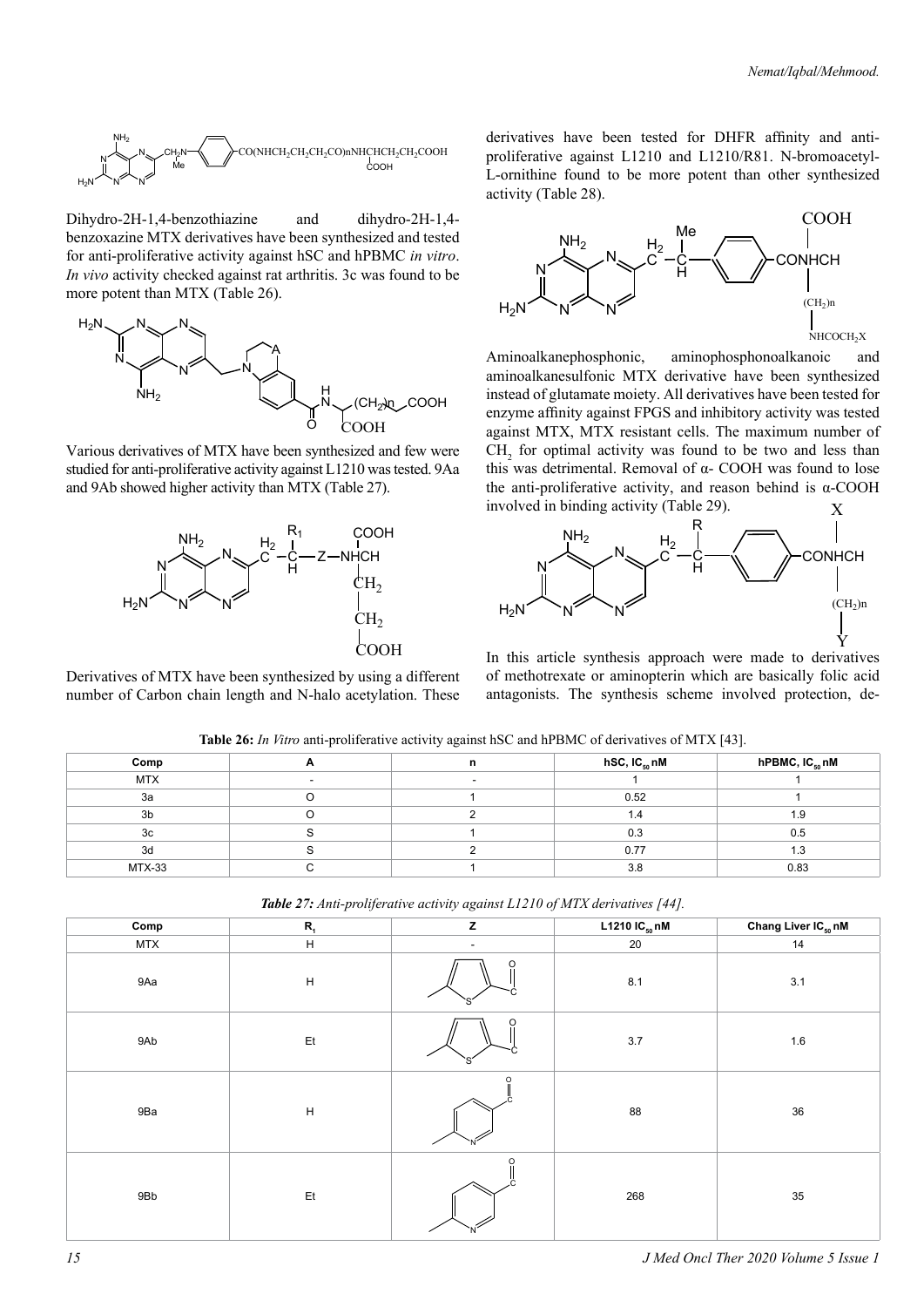|            |   |           | <b>DHFR</b>    |                                   |           |  |
|------------|---|-----------|----------------|-----------------------------------|-----------|--|
| Comp       | n |           | $IC_{50}$ , nM | L1210 Cells IC <sub>50</sub> , µM | L1210/R81 |  |
| <b>MTX</b> |   |           | 25             | 0.005                             | 200       |  |
|            |   |           |                |                                   |           |  |
|            |   | <b>Br</b> | 72             | 0.096                             | 240       |  |
|            |   | <b>CI</b> | 32             | 0.033                             | 93        |  |
|            |   | <b>Br</b> | 46             | 0.126                             | 155       |  |
|            |   | СI        | 32             | 0.062                             | 105       |  |

*Table 28: Anti-proliferative activity against L1210 of Halo derivatives of MTX [45].*

|                |    | $\sim$ | $\sim$ $\sim$<br>$\overline{\phantom{a}}$ | $\mathbf{L}$ $\mathbf{J}$ |              |
|----------------|----|--------|-------------------------------------------|---------------------------|--------------|
| Comp           | R  | X      | n                                         | Y                         | % inhibition |
| 3              | Me | COOH   | $\overline{2}$                            | $SO_2H$                   | 59           |
| $\overline{4}$ | H  | COOH   | $\overline{2}$                            | $SO_2H$                   | 77           |
| 5              | Me | COOH   | $\overline{2}$                            | $PO(OH)_{2}$              | 53           |
| 6              | H  | COOH   | $\overline{2}$                            | $PO(OH)_{2}$              | 100          |
| 7              | H  | COOH   |                                           | $PO(OH)_{2}$              | 22           |
| 8              | H  | COOH   | 3                                         | $PO(OH)_{2}$              | 52           |
| 9              | H  | COOH   | 4                                         | $PO(OH)_{2}$              | 44           |
| 10             | Me | н      | $\mathbf 0$                               | $SO_2H$                   | 19           |
| 11             | Me | H      |                                           | $SO_2H$                   | 22           |
| 12             | Me | н      | 2                                         | SO <sub>2</sub> H         | 18           |
| 13             | Me | H      | 3                                         | $SO_2H$                   | 26           |
| 14             | Me | H      | 1                                         | $PO(OH)_{2}$              | 22           |
| 15             | Me | H      | $\overline{2}$                            | $PO(OH)_{2}$              | 16           |
| 16             | Me | н      | 3                                         | PO(OH)(OEt)               | 9            |

*Table 29: Inhibitory activity of derivatives of MTX [46].*

protection and various steps. Synthesis begins from potassium phthalimide and end product is *p-*[(2,4-Diamino-6-pteridinyl) methyl]amino]-benzoic acid which involves a number of intermediate [47].

Ortho and Meta isomers of AMT and MTX have been synthesized and were assayed for biological activities. General structures of these isomers are as follows. Besides these few derivatives were synthesized having CH<sub>2</sub>CH=CHCOOH instead of saturated side chain. These derivatives were being assayed for binding affinity with DHFR and FPGS from mouse liver. None of the derivative was found to be more potent than the parent drug [48].



Various methotrexate derivatives synthesized by replacement of glutamic acid with amines and amino acid esters. These derivatives were tested for antibacterial and antitumor activity against L1210 in mice. Many derivatives showed significant activity and some show better than MTX. ID<sub>50</sub> value of MTX is 0.002 (Table 30).



In this research work, glutamate moiety changed to amino acids having longer carbon chain. It was found that cytotoxicity increased by increasing carbon number from 2-5. Anticancer activity was tested on L1210 leukemia and results are comparable to parent drug (Table 31).



γ–Phosphonates and γ–sulphonate derivatives of MTX have been synthesized and tested for DHFR inhibition and L1210 carcinoma. Results showed that γ–sulphonates are more active than  $\gamma$ – phosphonates and both are less active than the parent drug. but γ–phosphonates have more potency in MTX resistant line L1210/R81 (Table 32).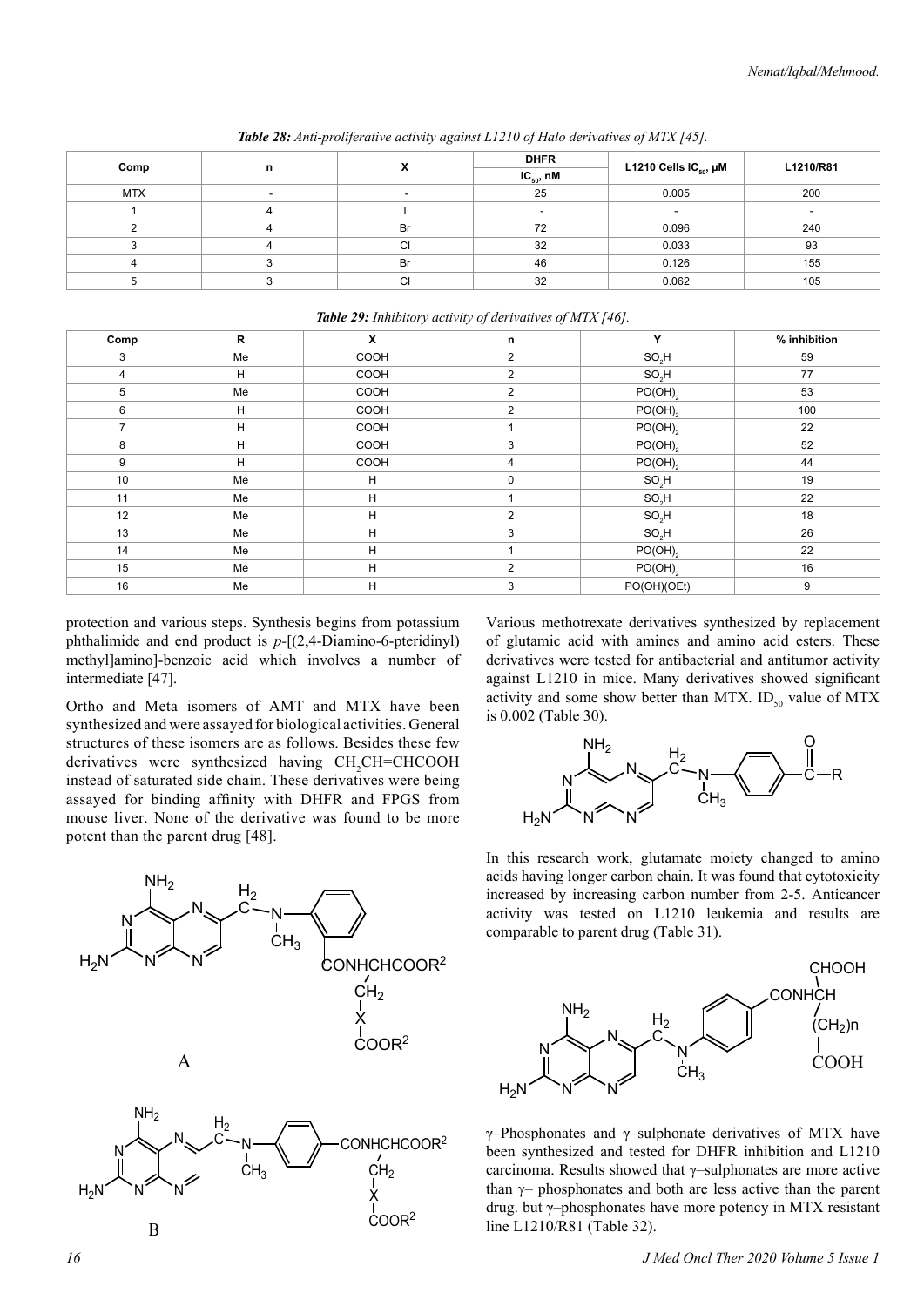| Comp           | R                                                          | $ID_{50}$ µg/ml |
|----------------|------------------------------------------------------------|-----------------|
| $\overline{2}$ | -oc (=O)OCH <sub>2</sub> CH(CH <sub>3</sub> ) <sub>2</sub> | 0.0001          |
| 3              | Ethyl 4 - amino butyrate                                   | 0.003           |
| 4              | Methyl DL-2-amino-butyrate                                 | 0.02            |
| 5              | Ethyl L -1eucinate                                         | 0.003           |
| 6              | Methyl DL-norleµcinate                                     | 0.010           |
| $\overline{7}$ | Ethyl L- methihioninate                                    | 0.001           |
| 8              | Ethyl L-tryptophanate                                      | 0.006           |
| 9              | Methyl L-tyrosinate                                        | 0.010           |
| $10$           | Methyl c-carbobenzyloxy-L - lysinate                       | 0.035           |
| 11             | Dimethyl DL-asparate                                       | 0.005           |
| 12             | Methyl L-prolinate                                         | 0.030           |
| 13             | C yclohexanamine                                           | 0.002           |
| 14             | Morpholine                                                 | 0.018           |
| 15             | ∩                                                          | 0.350           |
| 16             |                                                            | 0.010           |
| $17\,$         | CO <sub>2</sub> Et                                         | 0.005           |
| 18             | NCO <sub>2</sub> Et                                        | 0.010           |
| 19             | -N3 (azide)                                                | 0.005           |

| Table 30: Antitumor activity against L1210 of amine and ester derivatives of MTX [49]. |  |  |  |
|----------------------------------------------------------------------------------------|--|--|--|
|----------------------------------------------------------------------------------------|--|--|--|

| Table 31: Anticancer activity of amino acid derivatives of MTX [50]. |  |  |  |  |  |
|----------------------------------------------------------------------|--|--|--|--|--|
|----------------------------------------------------------------------|--|--|--|--|--|

| Comp   | L1210 Binding assay $\mathsf{ID}_{\mathsf{so}},$<br>nM | L1210spectrophoto-metric assay ID $_{50}$ ,<br>nM | L1210/R71 ID <sub>so</sub> , nM |
|--------|--------------------------------------------------------|---------------------------------------------------|---------------------------------|
| MTX(1) |                                                        |                                                   |                                 |
|        |                                                        |                                                   | 39                              |
|        |                                                        | 6.9                                               | 39                              |
|        | $\overline{\phantom{a}}$                               |                                                   | 35                              |

| Table 32: DHFR inhibition of derivatives of MTX [51]. |  |  |  |  |
|-------------------------------------------------------|--|--|--|--|
|-------------------------------------------------------|--|--|--|--|

|       | R  |                                | <b>DHFR</b> inhibition   |                          |
|-------|----|--------------------------------|--------------------------|--------------------------|
| Comp  |    | x                              | $IC_{50}$ $µM$           | L1210 IC $_{50}$ µM      |
| 1 MTX | Me | CO <sub>2</sub> H              | 0.5                      | 0.012                    |
| 2 AMP | H  | CO <sub>3</sub> H              | 0.5                      | 0.0031                   |
|       | Me | $SO_3H$                        | 0.55                     | 0.3                      |
| 4     | H  | SO <sub>3</sub> H              | 0.62                     | 0.037                    |
| 5     | Me | $CO2PO3H2$                     | $\overline{\phantom{a}}$ |                          |
| 6     | H  | $CO2PO3H2$                     | $\sim$                   | $\overline{\phantom{a}}$ |
|       | Me | PO <sub>3</sub> H <sub>2</sub> | 1.34                     | 0.19                     |
| 8     | н  | PO <sub>3</sub> H <sub>2</sub> | 1.26                     | 0.035                    |



A novel drug delivery system was formed using peptide labile spacer attached to MTX and tuftsin which is peptide carrier. These drug delivery systems were tested for cell lines MonoMac 6. It was found that all conjugates trigger toxic effect greater than MTX [52].

In this article 3' Halo, and 3', 5'-dihalo derivatives have been synthesized and synthesis was done in several steps. All derivatives showed a good growth inhibitory effect against lymphosarcoma cell lines (Table 33).

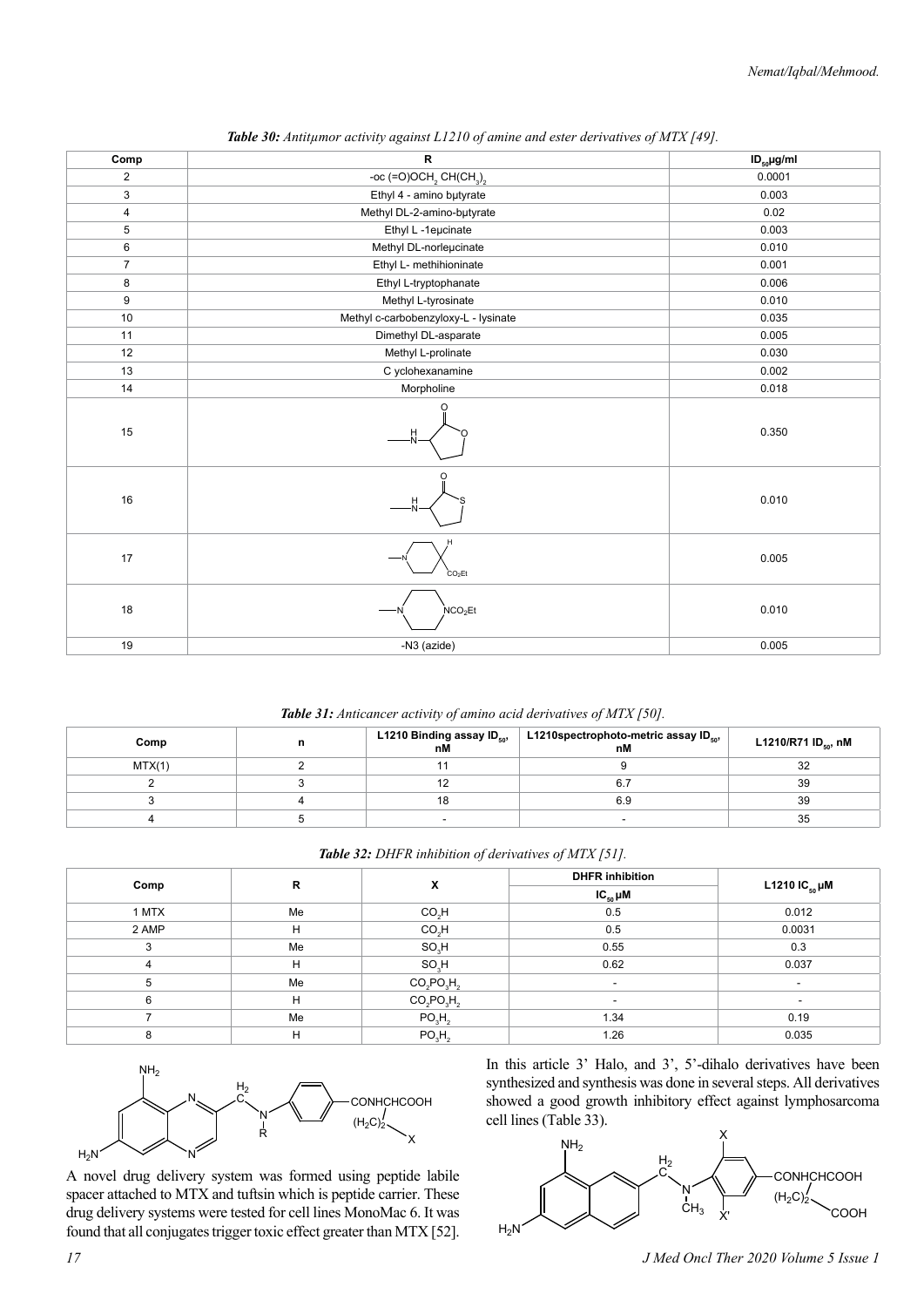|  | Table 33: di-Halo derivatives of MTX [53]. |  |
|--|--------------------------------------------|--|
|  |                                            |  |

| Comp |           | v, |
|------|-----------|----|
|      |           |    |
|      |           |    |
| Ш    |           |    |
| I٧   | ╭         |    |
|      | <b>Br</b> |    |
|      | ⌒         |    |
| VII  | Rr        |    |

#### *Table 34: Halo derivatives of MTX [54].*

| Comp          |                 | ъ,           |    | $\mathbf{v}$ |
|---------------|-----------------|--------------|----|--------------|
| IV            | NH <sub>2</sub> | $\sim$<br>◡  |    |              |
|               | NH <sub>2</sub> | $\sim$<br>◡ᡰ |    | $\sim$       |
| $\mathcal{U}$ | OH              | $\sim$<br>◡ᡰ |    |              |
| VII           | NH.             | $\sim$<br>◡  |    | $\sim$       |
| VIII          | OH              | $\sim$<br>◡᠁ | Br |              |
| IX            | OH              |              | Br | $\sim$       |

*Table 35: Histidine Derivatives of MTX [55].*

| Comp       | R                             | L1210            | L1210DHFR        | <b>CEM FPGS</b>  |
|------------|-------------------------------|------------------|------------------|------------------|
|            |                               | $IC_{50}$ , $µM$ | $IC_{50}$ , $µM$ | $IC_{50}$ , $µM$ |
| <b>MTX</b> | -COOH                         | 0.007            | 0.073            | 3.2              |
| 4          | HN                            | 0.091            | 1.3              | >200             |
| 5          | $HOOCH2C$ $\longrightarrow$ N | 0.15             | 0.37             | >200             |

In this article halogenated derivatives were synthesized, but after modification in pteridine ring (Table 34).



Derivatives have been synthesized by replacing glutamate

moiety with histidine and other related groups. Biological assay data of a few were given yet various derivatives have been synthesized. These derivatives have significant inhibition activity against DHFR but less for FPGS (Table 35).



# **Conclusion**

Changes in Structure of MTX were made to enhance efficacy and find a relation of structural changes and activity. Those derivatives, which are structurally related to MTX show good activity. Increase in carbon chain length between –COOH silibinin conjugate, SO<sup>2</sup> H at gamma position, Aza derivatives, aminoalkanedioic acid derivatives, associated with antibodies, Anilides, dihydro-2H,1,4

benzothiazine, thiophene-2-carboxy group instead of benzyl show higher activity and proved to be more potent.

Substitution of alkyl group at 7-position, bisamides, alkylation at 8-position, lysyl derivative of gamma position, methyl group at benzylic carbon, removal of alpha COOH decreases activity as compared to MTX. Gamma substituted binds more effectively than alpha substituted so alpha COOH is more important in activity. Gamma isomers are more actives than alpha isomer. Diesters, monoamides showed varying degree of activity. Less than two  $CH_2$  between COOH proved to be detrimental. So, new researchers can focus on those modifications which show better anticancer activity and can synthesize even better derivatives.

## **Conflict of Interest**

The authors declare that they have no conflict of interests.

## **References**

- 1. Friedman JM, Weber-Schöndorfer C. Antineoplastic drugs. 3rd edn Elsevier. 2014.
- 2. Lew CC, Goldman P. The Enzymatic Hydrolysis of Methotrexate and Folic Acid. J Biol Chem. 1967;242:2933–9.
- 3. Pawlak A, Kutkowska J, Obmińska-Mrukowicz B, et al. Methotrexate induces high level of apoptosis in canine lymphoma/leukemia cell lines. Res Vet Sci. 2017;114:518–23.
- 4. Khodadadei F, Safarian S, Ghanbari N. Methotrexate-loaded nitrogen-doped graphene quantum dots nanocarriers as an efficient anticancer drug delivery system. Mater Sci Eng C. 2017;79:280–5.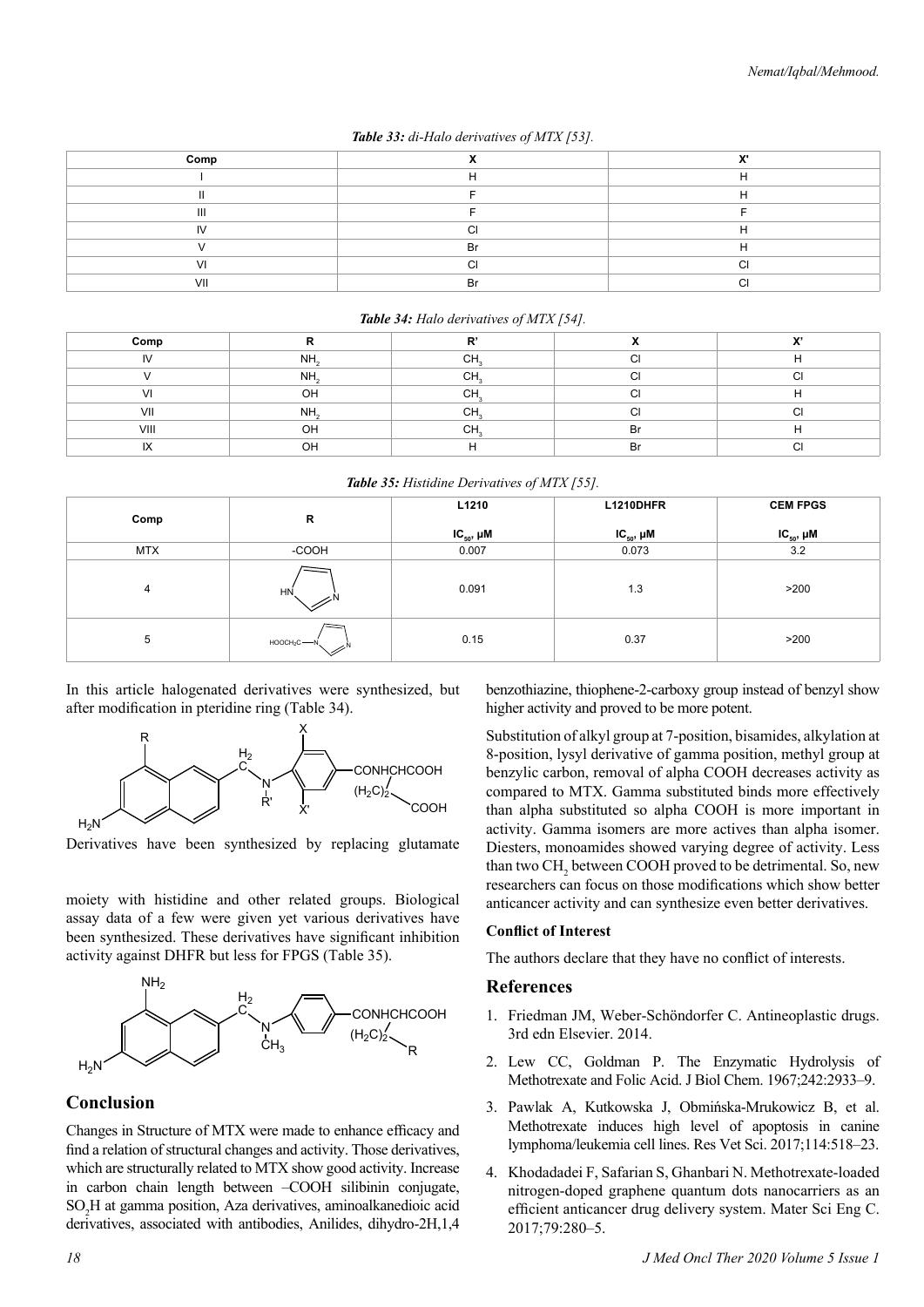- 5. Giletti A, Vital M, Lorenzo M, et al. Methotrexate pharmacogenetics in Uruguayan adults with hematological malignant diseases. Eur J Pharm Sci. 2017;109:480–5.
- 6. Askari BS, Krajinovic M. Dihydrofolate Reductase Gene Variations in Susceptibility to Disease and Treatment Outcomes. Curr Genomics. 2010;11:578–3.
- 7. Kinder AJ, Hassell AB, Brand J, et al. The treatment of inflammatory arthritis with methotrexate in clinical practice: treatment duration and incidence of adverse drug reactions. Rheumatology. 2005;44:61–6.
- 8. Haustein UF, Rytter M. Methotrexate in psoriasis: 26 years' experience with low-dose long-term treatment. J Eur Acad Dermatol Venereol. 2000;14:382–8.
- 9. Calnan J, Davies A. Wound healing : an experimental study. 1965;7:505–12.
- 10. Stovall TG, Ling FW, Gray LA. Single-dose methotrexate for treatment of ectopic pregnancy. Obs Gynecol. 1991;77:754- 7.
- 11. Espinoza LR, Zakraoui L, Espinoza CG, et al. Psoriatic arthritis: clinical response and side effects to methotrexate therapy. J Rheumatol. 1992;19:872–7.
- 12. Nuevo PDE, Norma T, Codex DEL, et al. Lysine and Ornithine Analogues of Methotrexate as Inhibitors of Dihydrofolate. 2015;1–13.
- 13. Rosowsky A, Freisheim JH, Moran HG, et al. Methotrexate Analogues. 26. Inhibition of Dihydrofolate Reductase and Folylpolyglutamate Synthetase Activity and in Vitro Tumor Cell Growth by Methotrexate and Aminopterin Analogues Containing a Basic Amino Acid Side Chain. J Med Chem. 1986;29:655–60.
- 14. Rosowsky A, Wright JE, Ginty C, et al. Methotrexate Analogues. 15. A Methotrexate Analogue Designed for Active-Site-Directed Irreversible Inactivation of Dihydrofolate Reductase. J Med Chem. 1982;25:960–4.
- 15. Rosowsky A, Forsch RA, Freisheim JH, et al. Methotrexate Analogues. 23. Synthesis, Dihydrofolate Reductase Affinity, Cytotoxicity, and in Vivo Antitumor Activity of Some Putative Degradation Products of Methotrexate-Poly (L-lysine) Conjugates. J Med Chem. 1984;27:888–93.
- 16. Kumar AA, Freisheim JH, Kempton RJ. Synthesis and characterization of a fluorescent analogue of Methotrexate. J Med Chem. 1983;26:111-3.
- 17. Forsch RA, Rosowsky A. Methotrexate Analogues. 22. Selective Cleavage of 2-(Trimethylsily1)ethyl Esters in the Presence of N-tert -Butyloxycarbonyl Groups during the Synthesis of Protected Dilysine and Trilysine Derivatives of Methotrexate. J Med Chem. 1984;1305–9.
- 18. Nadhum SA, Mohammed MH. Design, Synthesis, Characterization and Preliminary Anticancer Study for Methotrexate Silibinin Conjugates. Iraqi J Pharm Sci. 2015;24:75-84.
- 19. Rosowsky A, Moran RG, Forsch R, et al. Methotrexate analogues—XVII. Biochem Pharmacol. 1984;33:155–61.
- 20. Rosowsky A, Forsch R, Uren J, et al. Methotrexate Analogues. Synthesis of New y-Substituted Derivatives as Dihydrofolate Reductase Inhibitors and Potential Anticancer Agents. J Med Chem. 1981;24:1450–5.
- 21. Suster DC, Tărnăuceanu E, Ionescu D, et al. Potential Anticancer Agents. 16. Methotrexate Analogues with a Modified Peptide Side Chain. J Med Chem. 1978;21:1162– 5.
- 22. Montgomery JA, Piper JR, Elliott RD, et al. Analogues of Methotrexate. J Med Chem. 1979;22:862–8.
- 23. Rosowsky A, Beardsley GP, Ensminger WD, et al. Methotrexate Analogues. 11. Unambiguous Chemical Synthesis and in Vitro Biological Evaluation ofa- and y-Monoesters as Potential Prodrugs. J Med Chem. 1978;21:380–6.
- 24. Rosowsky A. Methotrexate Analogs. 2. A Facile Method of Preparation of Lipophilic Derivatives of Methotrexate and 3',5'-Dichloromethotrexateb y Direct Esterification. J Med Chem. 1973;16:1190-973.
- 25. Rosowsky A, Chen KKN. Methotrexate Analogs. 4.7-Methyl Derivatives of Methotrexate and Dichloromethotrexate. A New Synthesis and Some Biological Studies. J Med Chem. 1974;17:1308–11.
- 26. Rosowsky A, Ensminger WD, Lazarus H, et al. Methotrexate Analogues. 8. Synthesis and biological Evaluation of Bisamide Derivatives as Potential Prodrugs. J Med Chem. 1977;20:925-30.
- 27. Chaykovsky M, Hirst M, Lazarus H, et al. Methotrexate Analogues. Synthesis and Biological Properties of Some 8-Alkyl-7, 8-dihydro Analogues. J Med Chem. 1977;20:1323–7.
- 28. Rosowsky A, Yu CS. Methotrexate Analogues. Direct Coupling of Methotrexate and Diethyl L-Glutamate in the Presence of Peptide Bond-Forming Reagents. J Med Chem. 1978;21:170–5.
- 29. Martinelli JE, Chaykovsky M, Kisliuk RL, et al. Methotrexate Analogues. 12. Synthesis and Biological Properties of Some Aza Homologues. J Med Chem. 1979;22:869–74.
- 30. Suster DC, Tarnauceanu E, Botez G, et al. Potential Anticancer.17. Analogues of Methotrextae with a tripeptide side chain. J Med Chem. 1978;21:1165-978.
- 31. Rosowsky A, Yu CS. Methotrexate Analogues. 18. Enhancement of the Antitumor Effect of Methotrexate and 3',5′-Dichloromethotrexate by the Use of Lipid-Soluble Diesters. J Med Chem. 1983;26:1448–52.
- 32. Rosowsky A, Bader H, Smith MR, e al. Methotrexate Analogues. 28. Synthesis and Biological Evaluation of Newy-Monoamides of Aminopterin and Methotrexate. J Med Chem. 1986;29:1707–9.
- 33. Rosowsky A, Bader H, Kohler W, et al. Methotrexate Analogues. 34. Replacement of the Glutamate Moiety in Methotrexate and Aminopterin by Long-Chain 2-Aminoalkanedioic Acids. J Med Chem. 1988;31:1338–44.